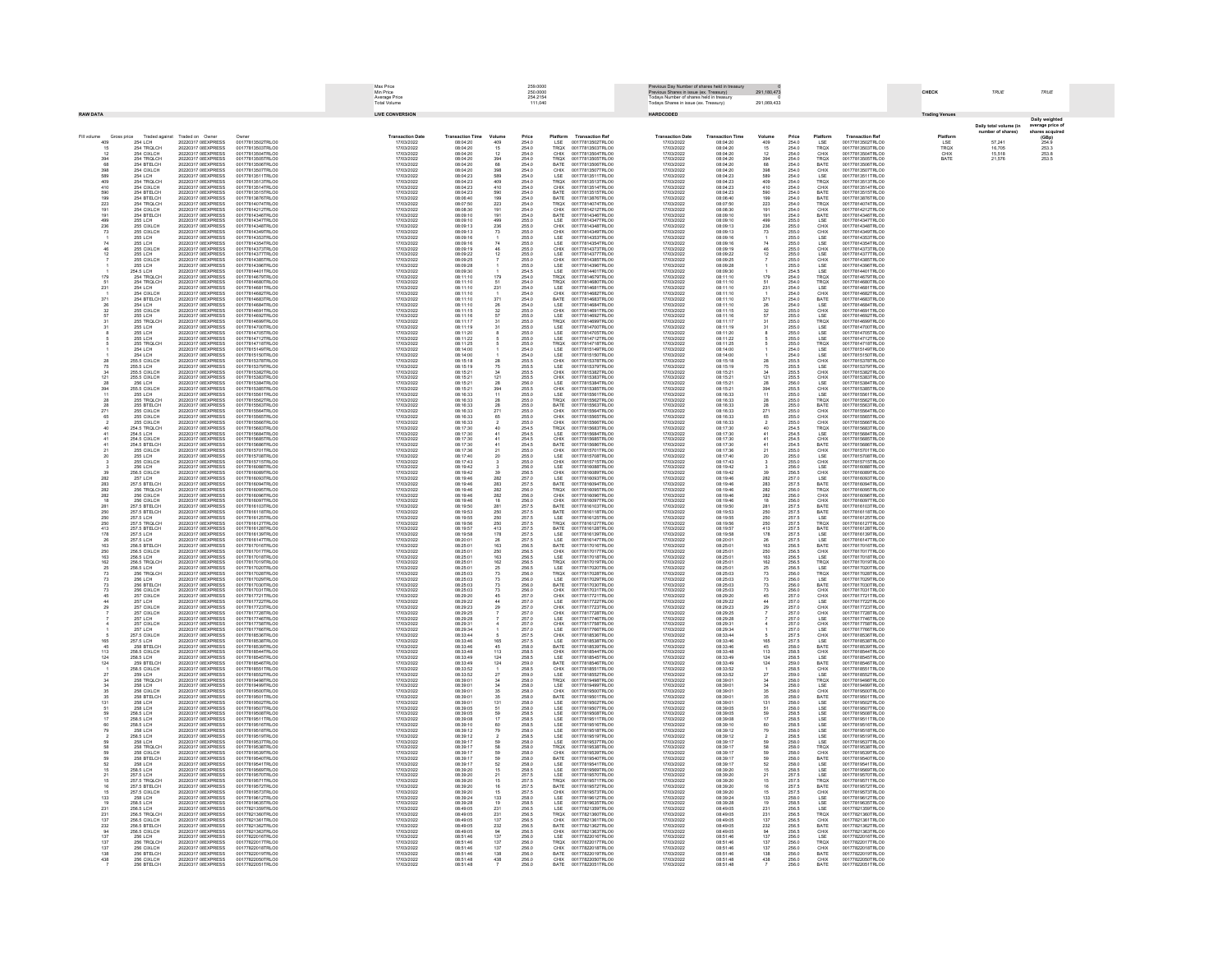| 20                     |                                                                                     |                                                                                                                                                                                                                                    | 00177825216TRLO0                                                                                                     | 17/03/2022                                                         | 09:06:30                                                             | $\infty$                                      | 255.5                                                                                               | BATE                                                                                      | 00177825216TRLO0<br>00177825217TRLO0<br>00177825214TRLO0<br>00177825215TRLO0<br>00177825601TRLO0                     | 17/03/2022                                                         | 09:06:30                                                 | $\alpha$                                                                    | 255.5                                                       | <b>BATE</b>                                                                    | 00177825216TRLO0<br>00177825217TRLO0<br>00177825214TRLO0<br>00177825215TRLO0<br>00177825601TRLO0                     |
|------------------------|-------------------------------------------------------------------------------------|------------------------------------------------------------------------------------------------------------------------------------------------------------------------------------------------------------------------------------|----------------------------------------------------------------------------------------------------------------------|--------------------------------------------------------------------|----------------------------------------------------------------------|-----------------------------------------------|-----------------------------------------------------------------------------------------------------|-------------------------------------------------------------------------------------------|----------------------------------------------------------------------------------------------------------------------|--------------------------------------------------------------------|----------------------------------------------------------|-----------------------------------------------------------------------------|-------------------------------------------------------------|--------------------------------------------------------------------------------|----------------------------------------------------------------------------------------------------------------------|
|                        | 255.5 BTELCH<br>255.5 CIXLCH<br>255.5 TROLCH                                        | 20220317 0! EXPRESS<br>20220317 0! EXPRESS<br>20220317 0! EXPRESS<br>20220317 0! EXPRESS<br>20220317 0! EXPRESS                                                                                                                    | 001778252161RLO0<br>00177825217TRLO0<br>00177825214TRLO0<br>00177825501TRLO0<br>00177825501TRLO0                     | 17/03/2022<br>17/03/2022<br>17/03/2022                             | 09:06:30<br>09:06:30<br>09:06:30                                     | $20$<br>$20$<br>$20$<br>$9$                   | 255.5<br>255.5<br>255.5<br>256.0                                                                    | CHIX<br>TRQX<br>LSE<br>CHIX<br>LSE                                                        |                                                                                                                      | 17/03/2022<br>17/03/2022<br>17/03/2022                             | 09:00:30<br>09:06:30<br>09:06:30                         | $20$<br>$20$<br>$20$<br>$9$                                                 | 255.5<br>255.5<br>255.5<br>256.0                            | CHIX<br>TRQX<br>LSE<br>CHIX<br>LSE                                             |                                                                                                                      |
|                        | 255.5 LCH<br>256 CIXLCH                                                             |                                                                                                                                                                                                                                    |                                                                                                                      | 17/03/2022<br>17/03/2022                                           | 09:06:30<br>09:07:59                                                 |                                               |                                                                                                     |                                                                                           |                                                                                                                      | 17/03/2022<br>17/03/2022                                           | 09:06:30<br>09:07:59                                     |                                                                             |                                                             |                                                                                |                                                                                                                      |
| 362<br>89              | 256.5 LCH                                                                           | 20220317 0! EXPRESS                                                                                                                                                                                                                | 00177825602TRLO0                                                                                                     | 17/03/2022<br>17/03/2022                                           | 09:07:59<br>09:08:01                                                 | 362                                           | 256.5                                                                                               |                                                                                           | 00177825602TRLO0                                                                                                     | 17/03/2022<br>17/03/2022                                           | 09:07:59<br>09:08:01                                     | 362                                                                         | 256.5                                                       |                                                                                | 00177825602TRLO0<br>00177825609TRLO0                                                                                 |
| 245                    | 256 CIXLCH<br>256 CIXLCH                                                            | 20220317 0! EXPRESS<br>20220317 0! EXPRESS                                                                                                                                                                                         | 00177825609TRLO0<br>00177825622TRLO0                                                                                 | 17/03/2022                                                         | 09:08:04                                                             | $\frac{89}{245}$                              | 256.0<br>256.0                                                                                      | CHIX<br>CHIX<br>CHIX<br>LSE<br>IRQX<br>LSE<br>BATE                                        | 00177825609TRLO0<br>00177825622TRLO0                                                                                 | 17/03/2022                                                         | 09:08:04                                                 | $\frac{89}{245}$                                                            | 256.0<br>256.0<br>256.0<br>256.5<br>255.5<br>255.5<br>255.5 | CHIX<br>CHIX<br>CHIX<br>LSE<br>TRQX                                            | 00177825622TRLO0                                                                                                     |
| 34                     | 256 CIXLCH<br>256.5 LCH<br>255.5 TROLCH                                             |                                                                                                                                                                                                                                    | 00177825623TRLO0<br>00177825624TRLO0<br>00177826796TRLO0                                                             | 17/03/2022<br>17/03/2022<br>17/03/2022                             | 09:08:04<br>09:08:04                                                 | $\begin{array}{c} 341 \\ 8 \\ 8 \end{array}$  |                                                                                                     |                                                                                           | 00177825623TRLO0<br>00177825624TRLO0<br>00177826796TRLO0                                                             | 17/03/2022<br>17/03/2022<br>17/03/2022                             | 09:08:04<br>09:08:04                                     | $\begin{array}{c} 341 \\ 8 \\ 8 \end{array}$                                |                                                             |                                                                                | 00177825623TRLO0<br>00177825624TRLO0<br>00177826796TRLO0                                                             |
|                        |                                                                                     | 20220317 01 EXPRESS<br>20220317 01 EXPRESS<br>20220317 01 EXPRESS<br>20220317 01 EXPRESS<br>20220317 01 EXPRESS                                                                                                                    |                                                                                                                      |                                                                    | 09:13:57                                                             |                                               | 256.0<br>256.0<br>256.5<br>255.5<br>255.5                                                           |                                                                                           |                                                                                                                      |                                                                    | 09:13:57                                                 |                                                                             |                                                             |                                                                                |                                                                                                                      |
|                        | 255.5 LCH<br>255.5 BTELCH                                                           |                                                                                                                                                                                                                                    | 00177826797TRLO0<br>00177826798TRLO0                                                                                 | 17/03/2022<br>17/03/2022                                           | 09:13:57<br>09:13:57                                                 | 89<br>9                                       |                                                                                                     |                                                                                           | 00177826797TRLO0<br>00177826798TRLO0                                                                                 | 17/03/2022<br>17/03/2022                                           | 09:13:57<br>09:13:57                                     | $\frac{89}{9}$                                                              |                                                             | LSE<br>BATE                                                                    | 00177826797TRLO0<br>00177826798TRLO0                                                                                 |
| 122                    | 255.5 CIXLCH<br>255.5 LCH                                                           | 20220317 0! EXPRESS<br>20220317 0! EXPRESS                                                                                                                                                                                         | 00177826799TRLO0<br>00177826800TRLO0                                                                                 | 17/03/2022<br>17/03/2022                                           | 09:13:57<br>09:13:57                                                 | 14                                            | 255.5<br>255.5                                                                                      | CHIX<br>LSE<br>CHIX<br>LSE<br>LSE<br>LSE<br>CHIX<br>TRQX                                  | 00177826799TRLO0<br>00177826800TRLO0                                                                                 | 17/03/2022<br>17/03/2022                                           | 09:13:57<br>09:13:57                                     |                                                                             | 255.5<br>255.5                                              | CHIX<br>LSE                                                                    | 00177826799TRLO0<br>00177826800TRLO0                                                                                 |
| 63                     | 256 CIXLCH                                                                          | 20220317 01 EXPRESS<br>20220317 01 EXPRESS<br>20220317 01 EXPRESS<br>20220317 01 EXPRESS<br>20220317 01 EXPRESS<br>20220317 01 EXPRESS<br>20220317 01 EXPRESS                                                                      | 00177827008TRLO0                                                                                                     | 17/03/2022                                                         | 09:14:58                                                             | 122 53 75 53 11 8 42 43 43 42 24 24 24 37 339 | 256.0<br>256.0<br>256.0<br>256.5<br>256.0<br>256.0                                                  |                                                                                           | 00177827008TRLO0                                                                                                     | 17/03/2022                                                         | 09:14:58                                                 | 122 53 75 53 11 8 42                                                        | 256.0<br>256.0<br>256.0<br>255.5<br>256.0<br>255.0          | CHIX<br>LSE<br>LSE<br>LSE<br>CHIX<br>TRQX                                      | 00177827008TRLO0                                                                                                     |
|                        | 256 LCH<br>256 LCH<br>256 LCH<br>256 CIXLCH<br>256 CIXLCH<br>256 CIXLCH             |                                                                                                                                                                                                                                    | 001778270081RLO0<br>00177827010TRLO0<br>00177827016TRLO0<br>00177827024TRLO0                                         | 17/03/2022<br>17/03/2022<br>17/03/2022<br>17/03/2022               | 09:14:57<br>09:14:57<br>09:15:01<br>09:15:04                         |                                               |                                                                                                     |                                                                                           | 001778270081RLO0<br>00177827010TRLO0<br>00177827010TRLO0<br>00177827024TRLO0<br>00177827539TRLO0                     | 17/03/2022<br>17/03/2022<br>17/03/2022<br>17/03/2022               | 09:14:57<br>09:14:57<br>09:15:01<br>09:15:04             |                                                                             |                                                             |                                                                                | 00177827008TRLO0<br>00177827009TRLO0<br>00177827010TRLO0<br>00177827024TRLO0<br>00177827024TRLO0                     |
|                        |                                                                                     |                                                                                                                                                                                                                                    |                                                                                                                      |                                                                    |                                                                      |                                               |                                                                                                     |                                                                                           |                                                                                                                      |                                                                    |                                                          |                                                                             |                                                             |                                                                                |                                                                                                                      |
|                        | 255 TRQLCH                                                                          |                                                                                                                                                                                                                                    | 00177827539TRLO0                                                                                                     | 17/03/2022                                                         | 09:17:39                                                             |                                               |                                                                                                     |                                                                                           |                                                                                                                      | 17/03/2022                                                         | 09:17:39                                                 |                                                                             |                                                             |                                                                                |                                                                                                                      |
| 43<br>43               | 255 BTELCH<br>255 CIXLCH                                                            | 20220317 0! EXPRESS<br>20220317 0! EXPRESS                                                                                                                                                                                         | 00177827540TRLO0<br>00177827541TRLO0                                                                                 | 17/03/2022<br>17/03/2022                                           | 09:17:39<br>09:17:39                                                 |                                               | 255.0<br>255.0                                                                                      | BATE<br>CHIX<br>LSE<br>TRQX<br>BATE<br>LSE<br>CHIX                                        | 00177827540TRLO0<br>00177827541TRLO0                                                                                 | 17/03/2022<br>17/03/2022                                           | 09:17:39<br>09:17:39                                     | $\substack{43 \\ 43}$                                                       | 255.0<br>255.0                                              | BATE<br>CHIX<br>LSE<br>TRQX                                                    | 00177827540TRLO0<br>00177827541TRLO0                                                                                 |
| $\frac{42}{24}$        | 255 LCH<br>254.5 TROLCH                                                             | 20220317 0! EXPRESS<br>20220317 0! EXPRESS                                                                                                                                                                                         | 00177827542TRLO0<br>00177831787TRLO0                                                                                 | 17/03/2022<br>17/03/2022                                           | 09:17:39<br>09:37:00                                                 |                                               | 255.0<br>255.0<br>254.5<br>254.5<br>254.5<br>254.5<br>254.5<br>254.5                                |                                                                                           | 00177827542TRLO0<br>00177831787TRLO0                                                                                 | 17/03/2022<br>17/03/2022                                           | 09:17:39<br>09:37:00                                     | 42 24 24 24 37 339                                                          | 255.0<br>255.0<br>254.5<br>254.5<br>254.5                   |                                                                                | 00177827542TRLOO<br>00177831787TRLOO                                                                                 |
|                        | 254.5 BTELCH                                                                        | 20220317 0: EXPRESS<br>20220317 0: EXPRESS<br>20220317 0: EXPRESS<br>20220317 0: EXPRESS                                                                                                                                           | 00177831788TRLOO<br>00177831789TRLOO<br>00177831790TRLOO                                                             | 7/03/2022                                                          | 09:37:00<br>09:37:00<br>09:37:00<br>09:37:00                         |                                               |                                                                                                     |                                                                                           | 00177831788TRLO0<br>00177831789TRLO0<br>00177831790TRLO0                                                             | 17/03/2022<br>17/03/2022<br>17/03/2022                             | 09:37:00<br>09:37:00<br>09:37:00<br>09:37:00             |                                                                             |                                                             | BATE<br>LSE<br>CHIX                                                            | 00177831788TRLOO<br>00177831789TRLOO<br>00177831790TRLOO                                                             |
|                        | 254.5 LCH<br>254.5 CIXLCH                                                           |                                                                                                                                                                                                                                    |                                                                                                                      | 17/03/2022<br>17/03/2022                                           |                                                                      |                                               |                                                                                                     |                                                                                           |                                                                                                                      |                                                                    |                                                          |                                                                             |                                                             |                                                                                |                                                                                                                      |
|                        | 254.5 LCH<br>254.5 BTELCH                                                           | 20220317 0! EXPRESS<br>20220317 0! EXPRESS                                                                                                                                                                                         | 00177831791TRLO0<br>00177831792TRLO0                                                                                 | 17/03/2022                                                         | 09:37:00                                                             |                                               |                                                                                                     | LSE<br>BATE                                                                               | 00177831791TRLO0<br>00177831792TRLO0                                                                                 | 17/03/2022                                                         | 09:37:00                                                 |                                                                             | 254.5<br>254.5                                              | LSE<br>BATE                                                                    | 00177831791TRLO0<br>00177831792TRLO0                                                                                 |
| 339<br>188             | 253.5 TROLCH                                                                        | 20220317 0! EXPRESS                                                                                                                                                                                                                | 00177832119TRLO0                                                                                                     | 17/03/2022<br>17/03/2022                                           | 09:37:00<br>09:38:15                                                 |                                               | 253.5                                                                                               |                                                                                           | 00177832119TRLO0                                                                                                     | 17/03/2022<br>17/03/2022                                           | 09:37:00<br>09:38:15                                     |                                                                             | 253.5                                                       | TROX                                                                           | 00177832119TRLO0                                                                                                     |
|                        | 253.5 LCH                                                                           | 20220317 01 EXPRESS<br>20220317 01 EXPRESS<br>20220317 01 EXPRESS<br>20220317 01 EXPRESS<br>20220317 01 EXPRESS<br>20220317 01 EXPRESS<br>20220317 01 EXPRESS<br>20220317 01 EXPRESS<br>20220317 01 EXPRESS<br>20220317 01 EXPRESS | 00177832120TRLO0<br>00177832121TRLO0<br>00177832121TRLO0<br>00177832337TRLO0<br>00177832343TRLO0<br>00177832343TRLO0 | 17/03/2022<br>17/03/2022                                           | 09:38:15<br>09:38:15<br>09:38:15<br>09:39:06<br>09:39:06<br>09:39:08 |                                               | 253.5<br>253.5<br>253.5<br>254.0<br>254.0<br>254.0<br>254.0                                         | TROX<br>LSE BATE CHIX<br>LSE CHIX EX<br>LSE CHIX TROX<br>LSE TROX<br>LSE TROX<br>LSE TROX | 00177832120TRLO0<br>00177832121TRLO0<br>00177832121TRLO0<br>00177832337TRLO0<br>00177832343TRLO0<br>00177832343TRLO0 | 17/03/2022                                                         | 09:38:15<br>09:38:15<br>09:38:15<br>09:39:06<br>09:39:08 | 188<br>188<br>188<br>188<br>81<br>326<br>81                                 | 253.5<br>253.5<br>253.5<br>254.0<br>254.0<br>254.0<br>254.0 | <b>ESE<br/> LSE<br/> BATE<br/> CHIX<br/> LSE<br/> CHIX<br/> CHIX<br/> BATE</b> | 00177832120TRLO0<br>00177832121TRLO0<br>00177832121TRLO0<br>00177832337TRLO0<br>00177832343TRLO0                     |
|                        |                                                                                     |                                                                                                                                                                                                                                    |                                                                                                                      |                                                                    |                                                                      |                                               |                                                                                                     |                                                                                           |                                                                                                                      |                                                                    |                                                          |                                                                             |                                                             |                                                                                |                                                                                                                      |
| 326                    | 253.5 LCH<br>253.5 BTELCH<br>253.5 CIXLCH<br>254 CIXLCH<br>254 CIXLCH<br>054 CIXLCH |                                                                                                                                                                                                                                    |                                                                                                                      | 17/03/2022<br>17/03/2022<br>17/03/2022                             |                                                                      |                                               |                                                                                                     |                                                                                           |                                                                                                                      | 17/03/2022<br>17/03/2022<br>17/03/2022<br>17/03/2022<br>17/03/2022 |                                                          |                                                                             |                                                             |                                                                                |                                                                                                                      |
| $\frac{81}{82}$        | 254 CIXLCH<br>254 BTELCH                                                            |                                                                                                                                                                                                                                    | 00177832348TRLO0<br>00177832349TRLO0                                                                                 | 17/03/2022<br>17/03/2022                                           | 09:39:10<br>09:39:11                                                 |                                               |                                                                                                     |                                                                                           | 00177832348TRLO0<br>00177832349TRLO0                                                                                 | 17/03/2022<br>17/03/2022                                           | 09:39:10<br>09:39:11                                     |                                                                             |                                                             |                                                                                | 00177832348TRLO0<br>00177832349TRLO0                                                                                 |
| 49                     | 254 CIXLCH<br>254 BTELCH                                                            | 20220317 0! EXPRESS<br>20220317 0! EXPRESS                                                                                                                                                                                         | 00177832357TRLO0                                                                                                     | 17/03/2022                                                         | 09:39:14<br>09:39:17                                                 |                                               |                                                                                                     |                                                                                           | 00177832357TRLO0<br>00177832365TRLO0                                                                                 | 17/03/2022                                                         | 09:39:14<br>09:39:17                                     | $^{49}_{12}$                                                                | 254.0<br>254.0                                              | CHIX<br>BATE                                                                   | 00177832357TRLO0<br>00177832365TRLO0                                                                                 |
| $\overline{12}$        |                                                                                     |                                                                                                                                                                                                                                    | 00177832365TRLO0                                                                                                     | 17/03/2022                                                         |                                                                      |                                               | $\begin{array}{c} 254.0 \\ 254.0 \\ 254.0 \\ 252.5 \\ 252.5 \\ 252.5 \\ 252.5 \\ 252.0 \end{array}$ |                                                                                           |                                                                                                                      | 17/03/2022                                                         |                                                          | $\overline{8}$                                                              |                                                             |                                                                                |                                                                                                                      |
|                        | 254 TRQLCH<br>252.5 CIXLCH<br>252.5 BTELCH                                          | 20220317 0! EXPRESS<br>20220317 0! EXPRESS<br>20220317 0! EXPRESS                                                                                                                                                                  | 001778323851FRLO0<br>00177832372TFRLO0<br>00177833555TFRLO0<br>00177833556TFRLO0<br>00177833554TFRLO0                | 17/03/2022<br>17/03/2022<br>17/03/2022                             | 09:39:19<br>09:39:19<br>09:44:54<br>09:44:54<br>09:44:54             |                                               |                                                                                                     |                                                                                           | 00177832372TRLO0<br>00177833555TRLO0<br>00177833556TRLO0                                                             | 17/03/2022<br>17/03/2022<br>17/03/2022                             | 09:39:19<br>09:44:54<br>09:44:54                         |                                                                             | 254.0<br>254.0<br>252.5<br>252.5<br>252.5<br>252.0          | TRQX<br>CHIX<br>BATE<br>TRQX<br>LSE                                            | 001778323651RLO0<br>00177832372TRLO0<br>00177833555TRLO0<br>00177833556TRLO0<br>00177833554TRLO0                     |
|                        | 252.5 TROLCH                                                                        | 20220317 0! EXPRESS<br>20220317 0! EXPRESS                                                                                                                                                                                         |                                                                                                                      | 17/03/2022                                                         |                                                                      | $\frac{11}{11}$                               |                                                                                                     |                                                                                           | 00177833554TRLO0<br>00177833557TRLO0                                                                                 | 17/03/2022                                                         | 09:44:54<br>09:44:54                                     | $\frac{11}{11}$                                                             |                                                             |                                                                                |                                                                                                                      |
| 925                    | 252.5 LCH<br>252 TROLCH                                                             | 20220317 0! EXPRESS                                                                                                                                                                                                                | 00177833568TRLO0                                                                                                     | 17/03/2022<br>17/03/2022                                           | 09:44:59                                                             |                                               |                                                                                                     |                                                                                           | 00177833568TRLO0                                                                                                     | 17/03/2022<br>17/03/2022                                           | 09:44:59                                                 | 929                                                                         |                                                             | TROX                                                                           | 00177833568TRLO0                                                                                                     |
| $\frac{96}{95}$        | <b>251.5 LCH</b><br>251.5 TROLCH                                                    | 20220317 0! EXPRESS<br>20220317 0! EXPRESS                                                                                                                                                                                         | 00177835045TRLO0<br>00177835046TRLO0                                                                                 | 17/03/2022<br>17/03/2022                                           | 09:52:02<br>09:52:02                                                 |                                               |                                                                                                     |                                                                                           | 00177835045TRLO0<br>00177835046TRLO0                                                                                 | 17/03/2022<br>17/03/2022                                           | 09:52:02<br>09:52:02                                     |                                                                             |                                                             | LSE<br>TROX                                                                    | 00177835045TRLO0<br>00177835046TRLOO                                                                                 |
|                        | 251.5 BTELCH<br>251.5 CIXLCH                                                        |                                                                                                                                                                                                                                    |                                                                                                                      |                                                                    |                                                                      |                                               |                                                                                                     |                                                                                           |                                                                                                                      |                                                                    |                                                          |                                                                             |                                                             |                                                                                |                                                                                                                      |
|                        | 251.5 BTELCH                                                                        |                                                                                                                                                                                                                                    | 001778350461RECO<br>00177835048TRLO0<br>00177835048TRLO0                                                             | 17/03/2022<br>17/03/2022<br>17/03/2022                             | 09:52:02<br>09:52:02<br>09:52:02<br>09:52:02                         |                                               |                                                                                                     |                                                                                           | 001778350461RLCO<br>00177835048TRLCO<br>00177835048TRLCO                                                             | 17/03/2022<br>17/03/2022<br>17/03/2022                             | 09:52:02<br>09:52:02<br>09:52:02                         |                                                                             |                                                             |                                                                                | 00177835048TRLO0<br>00177835048TRLO0<br>00177835048TRLO0                                                             |
|                        | 251.5 TROLCH<br>251 LCH                                                             | 20220317 01 EXPRESS<br>20220317 01 EXPRESS<br>20220317 01 EXPRESS<br>20220317 01 EXPRESS<br>20220317 01 EXPRESS                                                                                                                    | 00177835050TRLO0<br>00177835099TRLO0                                                                                 | 17/03/2022                                                         | 09:52:02                                                             | 929 96 95 17 96 79 15 3                       | 252.0<br>251.5<br>251.5<br>251.5<br>251.5<br>251.5<br>251.0                                         |                                                                                           | 00177835050TRLO0<br>00177835099TRLO0                                                                                 | 17/03/2022                                                         | 09:52:02                                                 | 96<br>95<br>17<br>96<br>79<br>15<br>3                                       | 251.5<br>251.5<br>251.5<br>251.5<br>251.5<br>251.5<br>251.0 | ENDATE<br>BATE<br>CHIX<br>BATE<br>TRQX<br>LSE                                  | 00177835050TRLO0<br>00177835099TRLO0                                                                                 |
|                        |                                                                                     |                                                                                                                                                                                                                                    |                                                                                                                      | 17/03/2022<br>17/03/2022                                           | 09:52:18<br>09:52:18                                                 |                                               |                                                                                                     | LSE<br>TROX<br>BATE<br>CHIX<br>BATE<br>TROX<br>LSE<br>CHIX<br>LSE<br>CHIX                 |                                                                                                                      | 17/03/2022<br>17/03/2022                                           | 09:52:18<br>09:52:18                                     |                                                                             |                                                             |                                                                                |                                                                                                                      |
| 1 <sub>R4</sub>        | 251.5 CIXLCH<br>252 LCH<br>252 LCH                                                  | 20220317 0! EXPRESS<br>20220317 0! EXPRESS<br>20220317 0FEXPRESS                                                                                                                                                                   | 00177835100TRLO0<br>00177835101TRLO0<br>00177835137TRLO0                                                             | 17/03/2022<br>17/03/2022                                           | 09:52:18<br>09:52:20                                                 |                                               | 251.5<br>252.0                                                                                      |                                                                                           | 00177835100TRLO0<br>00177835101TRLO0<br>00177835137TRLO0                                                             | 17/03/2022<br>17/03/2022                                           | 09:52:18<br>09:52:20                                     | $\frac{31}{28}$<br>164                                                      | 251.5<br>252.0                                              |                                                                                | 00177835100TRLO0<br>00177835101TRLO0<br>00177835137TRLO0                                                             |
|                        | 253 LCH<br>253 LCH<br>253 CIXLCH                                                    | 20220317 01 EXPRESS<br>20220317 01 EXPRESS<br>20220317 01 EXPRESS<br>20220317 01 EXPRESS<br>20220317 01 EXPRESS<br>20220317 01 EXPRESS                                                                                             | 00177835335TRLO0<br>00177835335TRLO0<br>00177835350TRLO0<br>00177835350TRLO0<br>00177835362TRLO0                     |                                                                    | 09:52:58<br>09:53:00<br>09:53:01<br>09:53:01<br>09:53:03             | 31 28 164 11 48 48 45 72                      | 252.0<br>252.0<br>253.0<br>253.0<br>253.0<br>253.0                                                  | LSE<br>LSE<br>CHIX<br>LSE<br>LSE<br>LSE                                                   | 0017783533171KL00<br>00177835335TRL00<br>00177835350TRL00<br>00177835362TRL00                                        | 17/03/2022<br>17/03/2022<br>17/03/2022<br>17/03/2022               | 09:52:20<br>09:52:58<br>09:53:00<br>09:53:01<br>09:53:03 |                                                                             | 252.0<br>253.0<br>253.0<br>253.0<br>253.0<br>253.0          | CHIX<br>LSE<br>LSE<br>LSE<br>LSE<br>LSE<br>LSE                                 | 00177835335TRLO0<br>00177835335TRLO0<br>00177835350TRLO0<br>00177835350TRLO0                                         |
|                        |                                                                                     |                                                                                                                                                                                                                                    |                                                                                                                      | 17/03/2022<br>17/03/2022<br>17/03/2022                             |                                                                      |                                               |                                                                                                     |                                                                                           |                                                                                                                      |                                                                    |                                                          | $\begin{array}{c} 41 \\ 164 \\ 480 \\ 45 \\ 72 \end{array}$                 |                                                             |                                                                                |                                                                                                                      |
| $\frac{480}{45}$<br>72 | 253 LCH<br>253 LCH                                                                  |                                                                                                                                                                                                                                    |                                                                                                                      | 17/03/2022                                                         |                                                                      |                                               |                                                                                                     |                                                                                           |                                                                                                                      |                                                                    |                                                          |                                                                             |                                                             |                                                                                |                                                                                                                      |
|                        | 253 LCH<br>253 CIXLCH                                                               | 20220317 0! EXPRESS                                                                                                                                                                                                                | 00177835373TRLO0<br>00177835385TRLO0                                                                                 | 17/03/2022<br>17/03/2022                                           | 09:53:05<br>09:53:08                                                 | 25<br>11                                      | 253.0<br>253.0                                                                                      | CHIX<br>LSE                                                                               | 00177835373TRLO0<br>00177835385TRLO0                                                                                 | 17/03/2022<br>17/03/2022                                           | 09:53:05<br>09:53:08                                     | $\frac{25}{11}$                                                             | 253.0<br>253.0                                              | CHIX<br>LSE                                                                    | 00177835373TRLO0<br>00177835385TRLO0                                                                                 |
|                        | 253 LCH                                                                             | 20220317 0! EXPRESS                                                                                                                                                                                                                | 00177835392TRLO0                                                                                                     | 17/03/2022<br>17/03/2022                                           | 09:53:09<br>09:53:11                                                 |                                               |                                                                                                     |                                                                                           | 00177835392TRLO0                                                                                                     | 17/03/2022<br>17/03/2022                                           | 09:53:09<br>09:53:11                                     |                                                                             |                                                             |                                                                                | 00177835392TRLO0                                                                                                     |
|                        | 253 LCH<br>253 CIXLCH                                                               | 20220317 01 EXPRESS<br>20220317 01 EXPRESS<br>20220317 01 EXPRESS<br>20220317 11 EXPRESS<br>20220317 11 EXPRESS                                                                                                                    | 00177835392TRLO0<br>00177835395TRLO0<br>00177835400TRLO0<br>00177837162TRLO0<br>00177837163TRLO0                     | 17/03/2022                                                         | 09:53:14                                                             |                                               | 253.0<br>253.0<br>253.0<br>252.0<br>252.0                                                           |                                                                                           | 001778353921RLO0<br>00177835395TRLO0<br>00177835407TRLO0<br>00177837162TRLO0<br>00177837163TRLO0                     | 17/03/2022                                                         | 09:53:14                                                 |                                                                             | 253.0<br>253.0<br>253.0<br>252.0<br>252.0<br>252.0<br>252.0 | LSE<br>LSE<br>CHIX<br>LSE<br>LSE<br>TROX<br>BATE<br>CHIX                       | 00177835392TRLO0<br>00177835395TRLO0<br>00177835400TRLO0<br>00177837162TRLO0<br>00177837163TRLO0                     |
|                        | 253 LCH<br>253 LCH<br>252 LCH<br>252 TRQLCH                                         |                                                                                                                                                                                                                                    |                                                                                                                      | 7/03/2022<br>17/03/2022                                            | 09:53:17                                                             |                                               |                                                                                                     |                                                                                           |                                                                                                                      | 17/03/2022                                                         | 09:53:17                                                 |                                                                             |                                                             |                                                                                |                                                                                                                      |
| 41                     |                                                                                     |                                                                                                                                                                                                                                    |                                                                                                                      | 17/03/2022<br>17/03/2022                                           | 10:00:20<br>10:00:20<br>10:00:20                                     | $\frac{31}{41}$                               |                                                                                                     |                                                                                           |                                                                                                                      | 17/03/2022<br>17/03/2022<br>17/03/2022                             | 10:00:20<br>10:00:20<br>10:00:20                         | $\overline{31}$<br>41                                                       |                                                             |                                                                                |                                                                                                                      |
|                        | 252 BTELCH<br>252 CIXLCH                                                            | 20220317 1(EXPRESS<br>20220317 1(EXPRESS                                                                                                                                                                                           | 00177837164TRLO0<br>00177837165TRLO0                                                                                 | 17/03/2022                                                         | 10:00:20                                                             |                                               | 252.0<br>252.0                                                                                      |                                                                                           | 00177837164TRLO0<br>00177837165TRLO0                                                                                 | 17/03/2022                                                         | 10:00:20                                                 |                                                                             |                                                             |                                                                                | 00177837164TRLO0<br>00177837165TRLO0                                                                                 |
|                        | 251.5 BTELCH<br>251.5 LCH<br>251.5 LCH<br>251.5 TRQLCH                              | 20220317 1(EXPRESS<br>20220317 1(EXPRESS<br>20220317 1(EXPRESS                                                                                                                                                                     | 00177837577TRLO0                                                                                                     | 17/03/2022<br>17/03/2022<br>17/03/2022                             | 10:00:58<br>10:00:58<br>10:00:58                                     |                                               |                                                                                                     |                                                                                           | 00177837577TRLO0                                                                                                     | 17/03/2022<br>17/03/2022<br>17/03/2022                             | 10:00:58<br>10:00:58                                     |                                                                             |                                                             | BATE                                                                           | 00177837577TRLO0                                                                                                     |
|                        |                                                                                     |                                                                                                                                                                                                                                    | 001778375771RLO0<br>00177837578TRLO0<br>00177837579TRLO0<br>00177837582TRLO0<br>00177839089TRLO0                     |                                                                    |                                                                      |                                               | 251.5<br>251.5<br>251.5<br>251.5<br>251.5<br>251.0                                                  | <b>SECRETARY BELISES</b><br>SECRETARY BELISES<br>SECRETARY BELISES                        | 00177837578TRLO0<br>00177837578TRLO0<br>00177837580TRLO0<br>00177837582TRLO0<br>00177839089TRLO0                     |                                                                    | 10:00:58                                                 |                                                                             | 251.5<br>251.5<br>251.5<br>251.5<br>251.5<br>251.0          | <b>LSE<br/> TROX<br/> CHIX<br/> CHIX<br/> CHIX<br/> LSE</b>                    | 00177837578TRLO0<br>00177837579TRLO0<br>00177837580TRLO0<br>00177837582TRLO0<br>00177839089TRLO0                     |
|                        | 281.8 TRUCCH<br>251.5 CIXLCH<br>251.5 CIXLCH                                        | 20220317 11 EXPRESS<br>20220317 11 EXPRESS<br>20220317 11 EXPRESS<br>20220317 11 EXPRESS                                                                                                                                           |                                                                                                                      | 17/03/2022<br>17/03/2022<br>17/03/2022                             | 10:00:58<br>10:00:58<br>10:07:50                                     |                                               |                                                                                                     |                                                                                           |                                                                                                                      | 17/03/2022<br>17/03/2022<br>17/03/2022                             | 10:00:58<br>10:00:58                                     |                                                                             |                                                             |                                                                                |                                                                                                                      |
|                        | 251.5 CIXLCH                                                                        | 20220317 1(EXPRESS                                                                                                                                                                                                                 | 00177839130TRLO0                                                                                                     | 17/03/2022<br>17/03/2022                                           | 10:07:53                                                             | 12                                            |                                                                                                     |                                                                                           |                                                                                                                      | 17/03/2022<br>17/03/2022                                           | 10:07:50<br>10:07:53                                     | 12                                                                          |                                                             |                                                                                | 00177839130TRLO0                                                                                                     |
| 36<br>12               | 251.5 LCH<br>251.5 CIXI CH                                                          | 20220317 1(EXPRESS<br>20220317 1(EXPRESS                                                                                                                                                                                           | 00177839163TRLO0<br>00177839177TRLO0                                                                                 | 17/03/2022<br>17/03/2022                                           | 10:07:56<br>10:07:59                                                 | $\frac{36}{12}$                               | 251.5<br>251.5                                                                                      |                                                                                           | 00177839130TRLO0<br>00177839163TRLO0<br>00177839177TRLO0                                                             | 17/03/2022<br>17/03/2022                                           | 10:07:56<br>10:07:59                                     | $\frac{36}{12}$                                                             | 251.5<br>251.5                                              |                                                                                | 00177839163TRLO0                                                                                                     |
|                        | 251 S LCH                                                                           | 20220317 1(EXPRESS                                                                                                                                                                                                                 | 00177839192TRLO0                                                                                                     | 17/03/2022                                                         | 10:08:02                                                             |                                               |                                                                                                     |                                                                                           | 00177839192TRLO0                                                                                                     | 17/03/2022                                                         | 10:08:02                                                 |                                                                             | 251.5<br>251.5                                              | CHIX<br>LSE                                                                    | 00177839177TRLO0<br>00177839192TRLO0                                                                                 |
|                        |                                                                                     |                                                                                                                                                                                                                                    |                                                                                                                      | 17/03/2022<br>17/03/2022<br>17/03/2022                             | to:08:02<br>10:09:27<br>10:09:27                                     |                                               |                                                                                                     |                                                                                           |                                                                                                                      | 17/03/2022<br>17/03/2022<br>17/03/2022                             | 10:08:02<br>10:09:27<br>10:09:27                         |                                                                             |                                                             |                                                                                |                                                                                                                      |
|                        | 251.5 LCH<br>251 TRQLCH<br>251 BTELCH<br>251 CIXLCH<br>251 CIXLCH<br>251 LCH        | 20220317 11 EXPRESS<br>20220317 11 EXPRESS<br>20220317 11 EXPRESS<br>20220317 11 EXPRESS<br>20220317 11 EXPRESS<br>20220317 11 EXPRESS                                                                                             | 001778391921RLO0<br>00177839513TRLO0<br>00177839514TRLO0<br>00177839515TRLO0<br>00177839515TRLO0<br>00177839517TRLO0 | 17/03/2022                                                         | 10:09:27                                                             |                                               | 251.5<br>251.5<br>251.0<br>251.0<br>251.0<br>251.0<br>251.0                                         | CHIX<br>LSE<br>TROX<br>BATE<br>CHIX<br>CHIX<br>LSE<br>LSE<br>LSE                          | 001778391921RLO0<br>00177839513TRLO0<br>00177839514TRLO0<br>00177839515TRLO0<br>00177839515TRLO0<br>00177839517TRLO0 | 17/03/2022                                                         | 10:09:27                                                 |                                                                             | 251.5<br>251.0<br>251.0<br>251.0<br>251.0<br>251.0          | LSE<br>TROX<br>BATE<br>CHIX<br>CHIX<br>LSE<br>LSE                              | 001778391921RLO0<br>00177839513TRLO0<br>00177839514TRLO0<br>00177839515TRLO0<br>00177839516TRLO0<br>00177839517TRLO0 |
|                        |                                                                                     |                                                                                                                                                                                                                                    |                                                                                                                      | 17/03/2022                                                         | 10:09:27                                                             |                                               |                                                                                                     |                                                                                           |                                                                                                                      | 17/03/2022                                                         | 10:09:27                                                 |                                                                             |                                                             |                                                                                |                                                                                                                      |
|                        | <b>251 LCH</b><br>250.5 CIXI CH                                                     | 20220317 1(EXPRESS<br>20220317 1(EXPRESS                                                                                                                                                                                           | 00177840952TRLO0                                                                                                     | 17/03/2022<br>17/03/2022                                           | 10:15:18                                                             |                                               | 251.0                                                                                               |                                                                                           | 00177840952TRLO0                                                                                                     | 17/03/2022<br>17/03/2022                                           | 10:15:18<br>10:17:20                                     |                                                                             | 251.0                                                       |                                                                                | 00177840952TRLO0                                                                                                     |
|                        | 250 S RTELCH                                                                        | 20220317 1(EXPRESS                                                                                                                                                                                                                 | 00177841351TRLO0<br>00177841352TRLO0                                                                                 | 17/03/2022                                                         | 10:17:20<br>10:17:20                                                 |                                               | 250.5<br>250.5                                                                                      | LSE<br>CHIX<br>BATE<br>TRQX<br>LSE<br>CHIX<br>LSE<br>BATE                                 | 00177841351TRLOO<br>00177841352TRLOO                                                                                 | 17/03/2022                                                         | 10:17:20                                                 |                                                                             | 250.5<br>250.5                                              | CHIX<br>BATE                                                                   | 00177841351TRLO0<br>00177841352TRLO0                                                                                 |
|                        | 250.5 TROLCH                                                                        | 20220317 11 EXPRESS<br>20220317 11 EXPRESS<br>20220317 11 EXPRESS                                                                                                                                                                  | 001778413621REO0<br>00177841350TRLO0<br>00177842410TRLO0                                                             | 17/03/2022<br>17/03/2022<br>17/03/2022                             | 10:17:20<br>10:17:20<br>10:17:20<br>10:21:49                         | $\frac{1}{42}$                                | 250.5<br>250.5<br>250.5<br>251.5                                                                    |                                                                                           | 00177841349TRLO0<br>00177841350TRLO0<br>00177842410TRLO0                                                             | 17/03/2022<br>17/03/2022<br>17/03/2022                             | 10.17:20<br>10:17:20<br>10:21:49                         | $\frac{42}{28}$<br>$\frac{28}{184}$                                         | 250.5<br>250.5<br>250.5<br>251.5<br>252.0<br>252.0          | EROX<br>LSE<br>CHIX<br>LSE<br>BATE                                             | 001778413621RE00<br>00177841350TRLO0<br>00177842410TRLO0                                                             |
|                        | <b>251.5 CIXLCH</b>                                                                 |                                                                                                                                                                                                                                    |                                                                                                                      | 17/03/2022                                                         |                                                                      |                                               |                                                                                                     |                                                                                           |                                                                                                                      | 17/03/2022                                                         | 10:21:49                                                 |                                                                             |                                                             |                                                                                |                                                                                                                      |
| 184                    | 252 LCH<br>252 BTELCH<br>251.5 TROLCH                                               | 20220317 1(EXPRESS<br>20220317 1(EXPRESS<br>20220317 1(EXPRESS                                                                                                                                                                     | 00177842411TRLO0<br>00177842419TRLO0<br>00177842421TRLO0                                                             | 17/03/2022<br>17/03/2022                                           | 10:21:49<br>10:21:51<br>10:21:52                                     | $\frac{28}{184}$                              | 252.0<br>252.0                                                                                      |                                                                                           | 00177842411TRLO0<br>00177842419TRLO0<br>00177842421TRLO0                                                             | 17/03/2022<br>17/03/2022                                           | 10:21:51<br>10:21:52                                     |                                                                             |                                                             |                                                                                | 00177842411TRLO0<br>00177842419TRLO0<br>00177842421TRLO0                                                             |
| 403                    | 251.5 LCH                                                                           | 20220317 1(EXPRESS                                                                                                                                                                                                                 | 00177842422TRLO0                                                                                                     | 17/03/2022                                                         | 10:21:52                                                             | $\frac{27}{403}$                              | 251.5<br>251.5                                                                                      |                                                                                           | 00177842422TRLO0                                                                                                     | 17/03/2022                                                         | 10:21:52                                                 | $\frac{27}{403}$                                                            | 251.5<br>251.5                                              | TRQX<br>LSE                                                                    | 00177842422TRLO0                                                                                                     |
| ana                    | 251.5 CIXI CH                                                                       | 20220317 11 EXPRESS<br>20220317 11 EXPRESS<br>20220317 11 EXPRESS<br>20220317 11 EXPRESS<br>20220317 11 EXPRESS<br>20220317 11 EXPRESS<br>20220317 11 EXPRESS                                                                      | 00177842423TRLO0                                                                                                     | 17/03/2022                                                         | 10:21:52                                                             | 404 32 43 44 44 28 6 21 81 50 3 20 20         | 251.5<br>251.5<br>251.5<br>251.0<br>251.0<br>251.0                                                  | TROX<br>LSE<br>CHIX<br>BATE<br>TROX<br>LSE<br>CHIX<br>BATE                                | 00177842423TRLOD                                                                                                     | 17/03/2022                                                         | $10-21-52$                                               | $\begin{array}{r} 404 \\ 32 \\ 43 \\ 43 \\ 44 \\ 28 \\ 6 \\ 21 \end{array}$ | 251.5<br>251.5<br>251.6<br>251.0<br>251.0<br>251.0          | CHIX                                                                           | 001778424221RL00<br>00177842423TRL00<br>00177842424TRL00<br>00177844338TRL00<br>00177844340TRL00<br>00177844340TRL00 |
|                        | 251.5 CIXLCH<br>251.5 BTELCH<br>251 LCH<br>251 CIXLCH<br>251 CIXLCH<br>251 CIXLCH   |                                                                                                                                                                                                                                    | 001778424231RLO0<br>00177842424TRLO0<br>00177844338TRLO0<br>00177844339TRLO0<br>00177844340TRLO0<br>00177844341TRLO0 | 17/03/2022<br>17/03/2022<br>17/03/2022<br>17/03/2022<br>17/03/2022 | 10:21:52<br>10:21:52<br>10:30:59<br>10:30:59<br>10:30:59             |                                               |                                                                                                     |                                                                                           | 001778424231RLO0<br>00177842424TRLO0<br>00177844338TRLO0<br>00177844339TRLO0<br>00177844340TRLO0<br>00177844341TRLO0 | 17/03/2022<br>17/03/2022<br>17/03/2022<br>17/03/2022               | 10:21:52<br>10:21:52<br>10:30:59<br>10:30:59<br>10:30:59 |                                                                             |                                                             | EHIA<br>BATE<br>TROX<br>LSE<br>CHIX<br>BATE                                    |                                                                                                                      |
|                        |                                                                                     |                                                                                                                                                                                                                                    |                                                                                                                      |                                                                    |                                                                      |                                               |                                                                                                     |                                                                                           |                                                                                                                      |                                                                    |                                                          |                                                                             |                                                             |                                                                                |                                                                                                                      |
|                        | 251 BTELCH                                                                          |                                                                                                                                                                                                                                    |                                                                                                                      | 17/03/2022<br>17/03/2022                                           | 10:30:59<br>10:30:59                                                 |                                               |                                                                                                     |                                                                                           |                                                                                                                      | 17/03/2022<br>17/03/2022                                           | 10:30:59<br>10:30:59                                     |                                                                             |                                                             |                                                                                | 00177844341TRLO0                                                                                                     |
|                        | 251 BTELCH<br>251.5 BTELCH                                                          | 20220317 1(EXPRESS<br>20220317 1(EXPRESS                                                                                                                                                                                           | 00177844342TRLO0<br>00177845424TRLO0                                                                                 | 17/03/2022<br>17/03/2022                                           | 10:36:02                                                             |                                               | 251.0<br>251.5                                                                                      | BATE<br>BATE                                                                              | 00177844342TRLO0<br>00177845424TRLO0                                                                                 | 17/03/2022                                                         | 10:36:02                                                 |                                                                             | 251.0<br>251.5                                              | BATE<br>BATE                                                                   | 00177844342TRLO0<br>00177845424TRLO0                                                                                 |
| $\frac{81}{50}$        | 251.5 BTELCH<br>251.5 BTELCH                                                        | 20220317 1(EXPRESS<br>20220317 1(EXPRESS                                                                                                                                                                                           | 001778454241RL00<br>00177845440TRL00<br>00177845451TRL00<br>00177845471TRL00<br>00177845478TRL00                     | 17/03/2022                                                         | 10:36:04<br>10:36:08                                                 |                                               | 251.5<br>251.5<br>251.5<br>251.5<br>251.5                                                           | BATE<br>BATE<br>BATE<br>TRQX<br>LSE<br>CHIX<br>BATE<br>BATE                               | 00177845440TRLO0<br>00177845451TRLO0                                                                                 | 17/03/2022<br>17/03/2022                                           | 10:36:04<br>10:36:08                                     | $\begin{array}{c} 81 \\ 50 \\ 3 \end{array}$                                | 251.5<br>251.5<br>251.5<br>251.5<br>251.5                   | BATE<br>BATE<br>BATE<br>TROX<br>LSE                                            | 00177845440TRLO0<br>00177845440TRLO0<br>00177845451TRLO0<br>00177845471TRLO0<br>00177845478TRLO0                     |
|                        | 251.5 BTELCH                                                                        | 20220317 11 EXPRESS<br>20220317 11 EXPRESS<br>20220317 11 EXPRESS                                                                                                                                                                  |                                                                                                                      | 7/03/2022<br>17/03/2022                                            | 0:36:08                                                              |                                               |                                                                                                     |                                                                                           | 001778454511RLCO<br>00177845471TRLO0<br>00177845478TRLO0                                                             | 17/03/2022                                                         | 10:36:08                                                 |                                                                             |                                                             |                                                                                |                                                                                                                      |
| $\frac{20}{20}$        | 251.5 TRQLCH<br>251.5 LCH                                                           |                                                                                                                                                                                                                                    |                                                                                                                      | 17/03/2022                                                         | 10:36:11<br>10:36:14                                                 |                                               |                                                                                                     |                                                                                           |                                                                                                                      | 17/03/2022<br>17/03/2022                                           | 10:36:11<br>10:36:14                                     | $\frac{20}{20}$                                                             |                                                             |                                                                                |                                                                                                                      |
| $^{20}_{12}$           | 251.5 CIXLCH<br>251.5 BTELCH                                                        | 20220317 1(EXPRESS<br>20220317 1(EXPRESS                                                                                                                                                                                           | 00177845484TRLO0<br>00177845502TRLO0                                                                                 | 17/03/2022<br>17/03/2022                                           | 10:36:17<br>10:36:20                                                 | $^{20}_{12}$                                  | 251.5<br>251.5                                                                                      |                                                                                           | 00177845484TRLO0<br>00177845502TRLO0                                                                                 | 17/03/2022<br>17/03/2022                                           | 10:36:17<br>10:36:20                                     | $^{20}_{12}$                                                                | 251.5<br>251.5                                              | CHIX<br>BATE                                                                   | 00177845484TRLO0<br>00177845502TRLO0                                                                                 |
|                        | 251.5 BTELCH                                                                        | 20220317 1(EXPRESS                                                                                                                                                                                                                 | 00177845521TRLO0                                                                                                     | 17/03/2022                                                         | 10:36:23                                                             |                                               |                                                                                                     |                                                                                           | 00177845521TRLO0                                                                                                     | 17/03/2022                                                         | 10:36:23                                                 |                                                                             | 251.5                                                       | BATE                                                                           | 00177845521TRLO0                                                                                                     |
|                        | 251.5 BTELCH<br>251.5 TRQLCH<br>250.5 BTELCH<br>251.5 BTELCH<br>251.5 BTELCH        | 20220317 11 EXPRESS<br>20220317 11 EXPRESS<br>20220317 11 EXPRESS<br>20220317 11 EXPRESS<br>20220317 11 EXPRESS<br>20220317 1 EXPRESS                                                                                              | 00177845521TRLO0<br>00177845523TRLO0<br>00177847758TRLO0<br>00177850760TRLO0<br>00177851579TRLO0<br>00177851579TRLO0 | 17703/2022<br>17703/2022<br>17703/2022<br>17703/2022               | 10:36:26<br>10:46:38                                                 |                                               | 251.5<br>251.5<br>251.5<br>250.5<br>250.5<br>250.5                                                  | <b>LSE<br/>TROX<br/>BATE<br/>BATE</b><br>BATE                                             | 00177845521TRL00<br>00177845523TRL00<br>00177847758TRL00<br>00177850760TRL00<br>00177851579TRL00                     | 17/03/2022<br>17/03/2022<br>17/03/2022<br>17/03/2022<br>17/03/2022 | 0:36:26<br>10:46:38                                      |                                                                             | 251.5<br>251.5<br>251.5<br>250.5<br>250.5<br>251.5          | LSE<br>TRQX<br>BATE<br>BATE<br>BATE                                            | 00177845521TRL00<br>00177845523TRL00<br>00177847758TRL00<br>00177850760TRL00<br>00177851579TRL00<br>00177851579TRL00 |
|                        |                                                                                     |                                                                                                                                                                                                                                    |                                                                                                                      |                                                                    | 10:59:00<br>10:59:00<br>11:01:21                                     |                                               |                                                                                                     |                                                                                           |                                                                                                                      |                                                                    | 10:40:38<br>10:59:00<br>10:59:00                         |                                                                             |                                                             |                                                                                |                                                                                                                      |
| 46<br>10               | 251.5 BTELCH                                                                        |                                                                                                                                                                                                                                    |                                                                                                                      | 17/03/2022<br>17/03/2022                                           | 11:01:23                                                             | 46                                            |                                                                                                     |                                                                                           |                                                                                                                      | 17/03/2022                                                         | 11:01:21<br>11:01:23                                     |                                                                             |                                                             |                                                                                |                                                                                                                      |
|                        | 251.5 BTELCH                                                                        | 20220317 1 EXPRESS<br>20220317 1 EXPRESS                                                                                                                                                                                           | 00177851581TRLO0<br>00177851582TRLO0                                                                                 | 17/03/2022                                                         | 11:01:23                                                             | $^{110}_{\; 6}$                               | 251.5<br>251.5                                                                                      | BATE<br>BATE                                                                              | 00177851581TRLO0<br>00177851582TRLO0                                                                                 | 17/03/2022                                                         | 11:01:23                                                 | $\begin{array}{c} 110 \\ 6 \end{array}$                                     | 251.5<br>251.5                                              | BATE<br>BATE                                                                   | 00177851581TRLO0<br>00177851582TRLO0                                                                                 |
|                        | 251.5 LCH<br>251.5 RTFLCH                                                           | 20220317 1: EXPRESS<br>20220317 1: EXPRESS                                                                                                                                                                                         | 00177851584TRLO0<br>00177851590TRLO0                                                                                 | 17/03/2022<br>17/03/2022                                           | 11:01:24<br>11.01.26                                                 | $\frac{1}{17}$                                | 251.5<br>251.5                                                                                      | LSE<br>BATE<br>BATE<br>BATE<br>CHIX<br>BATE<br>LSE<br>LSE                                 | 00177851584TRLO0<br>00177851590TRLO0                                                                                 | 17/03/2022<br>17/03/2022                                           | 11:01:24<br>11:01:26                                     | $\frac{14}{17}$                                                             | 251.5<br>251.5                                              | LSE<br>BATE                                                                    | 00177851584TRLO0<br>00177851590TRLO0                                                                                 |
|                        | 251.5 BTELCH<br>251.5 BTELCH<br>251.5 BTELCH<br>251.5 BTELCH<br>251.5 BTELCH        | 20220317 1 EXPRESS<br>20220317 1 EXPRESS<br>20220317 1 EXPRESS                                                                                                                                                                     | 00177851592TRLO0<br>00177851599TRLO0<br>00177852613TRLO0                                                             | 17/03/2022<br>17/03/2022<br>17/03/2022                             | 11:01:29<br>11:01:30<br>11:06:33                                     |                                               | 251.5<br>251.5<br>251.5                                                                             |                                                                                           | 00177851592TRLO0<br>00177851599TRLO0<br>00177852613TRLO0                                                             | 17/03/2022<br>17/03/2022<br>17/03/2022                             | 11:01:29<br>11:01:30<br>11:06:33                         |                                                                             | 251.5<br>251.5<br>251.5<br>251.5                            | BATE<br>BATE<br>CHIX<br>BATE<br>CHIX<br>BATE<br>CHIX                           | 00177851592TRLO0<br>00177851599TRLO0<br>00177852613TRLO0                                                             |
|                        |                                                                                     |                                                                                                                                                                                                                                    |                                                                                                                      |                                                                    |                                                                      |                                               |                                                                                                     |                                                                                           |                                                                                                                      |                                                                    |                                                          |                                                                             |                                                             |                                                                                |                                                                                                                      |
|                        | 251.5 LCH                                                                           | 20220317 1 EXPRESS<br>20220317 1 EXPRESS                                                                                                                                                                                           | 00177852615TRLO0<br>00177853348TRLO0                                                                                 | 17/03/2022<br>17/03/2022                                           | 11:06:35<br>11:10:07                                                 |                                               | 251.5<br>251.5                                                                                      |                                                                                           | 00177852615TRLO0<br>00177853348TRLO0                                                                                 | 17/03/2022<br>17/03/2022                                           | 11:06:35<br>11:10:07                                     |                                                                             | 251.5<br>251.5                                              |                                                                                | 00177852615TRLO0<br>00177853348TRLO0                                                                                 |
| 23                     | 251.5 LCH<br>251.5 LCH                                                              | 20220317 1 EXPRESS                                                                                                                                                                                                                 | 00177853357TRLO0                                                                                                     | 17/03/2022<br>17/03/2022                                           | 11:10:11                                                             | 237                                           | 251.5                                                                                               |                                                                                           | 00177853357TRLO0                                                                                                     | 17/03/2022<br>17/03/2022                                           | 11:10:11                                                 | 237                                                                         | 251.5                                                       | LSE                                                                            | 00177853357TRLO0                                                                                                     |
|                        |                                                                                     | 20220317 1 EXPRESS<br>20220317 1 EXPRESS<br>20220317 1 EXPRESS<br>20220317 1 EXPRESS<br>20220317 1 EXPRESS                                                                                                                         | 00177853374TRLO0<br>00177853375TRLO0                                                                                 | 17/03/2022                                                         | 11:10:13<br>11:10:13                                                 |                                               | 251.5<br>251.5<br>252.0<br>251.5<br>251.5                                                           |                                                                                           | 00177853374TRLO0<br>00177853375TRLO0                                                                                 | 17/03/2022                                                         | 11:10:13<br>11:10:13                                     | 77<br>238<br>88 49<br>35<br>238<br>48                                       | 251.5<br>251.5<br>252.0<br>251.5<br>251.5<br>251.5          | <b>BATE</b>                                                                    | 00177853374TRLO0<br>00177853375TRLO0                                                                                 |
|                        |                                                                                     |                                                                                                                                                                                                                                    | 00177853395TRLO0<br>00177853396TRLO0<br>00177853397TRLO0                                                             | 17/03/2022<br>17/03/2022<br>17/03/2022                             | 11:10:15<br>11:10:15<br>11:10:15                                     |                                               |                                                                                                     |                                                                                           | 00177853395TRLO0<br>00177853396TRLO0<br>00177853397TRLO0                                                             | 17/03/2022<br>17/03/2022<br>17/03/2022                             | 11:10:15<br>11:10:15<br>11:10:15                         |                                                                             |                                                             | TROX<br>TROX<br>LSE                                                            | 00177853395TRLO0<br>00177853396TRLO0<br>00177853397TRLO0                                                             |
|                        | 251.5 LCH<br>252 BTELCH<br>251.5 TRQLCH<br>251.5 LCH<br>251.5 LCH<br>251.5 CH       |                                                                                                                                                                                                                                    |                                                                                                                      |                                                                    |                                                                      |                                               |                                                                                                     |                                                                                           |                                                                                                                      |                                                                    |                                                          |                                                                             |                                                             |                                                                                |                                                                                                                      |
| 238<br>48              | 251.5 CIXLCH<br>251.5 BTELCH                                                        | 20220317 1 EXPRESS<br>20220317 1 EXPRESS                                                                                                                                                                                           | 00177853399TRLO0<br>00177853400TRLO0                                                                                 | 17/03/2022<br>17/03/2022                                           | 11:10:15<br>11:10:15                                                 | 77 238 88 149 35 238 48 136                   | 251.5<br>251.5                                                                                      | LSE<br>LSE<br>TROX<br>TROX<br>LSE<br>CHIX<br>BATE                                         | 00177853399TRLO0<br>00177853400TRLO0                                                                                 | 17/03/2022<br>17/03/2022                                           | 11:10:15<br>11:10:15                                     |                                                                             | 251.5<br>251.5                                              | CHIX<br>BATE                                                                   | 00177853399TRLO0<br>00177853400TRLO0                                                                                 |
| 136                    | 251 TROLCH<br>251 BTELCH                                                            | 20220317 1 EXPRESS<br>20220317 1 EXPRESS                                                                                                                                                                                           | 00177856567TRLO0<br>00177856568TRLO0                                                                                 | 17/03/2022<br>17/03/2022                                           | 11:26:59<br>11:26:59                                                 |                                               | 251.0<br>251.0                                                                                      | TRQX<br>BATE                                                                              | 00177856567TRLO0<br>00177856568TRLO0                                                                                 | 17/03/2022<br>17/03/2022                                           | 11:26:59<br>11:26:59                                     | 136                                                                         | 251.0<br>251.0                                              | TRQX<br>BATE                                                                   | 00177856567TRLO0<br>00177856568TRLO0                                                                                 |
|                        | <b>251 LCH</b>                                                                      | 20220317 1: EXPRESS                                                                                                                                                                                                                | 00177856569TRLO0                                                                                                     | 17/03/2022                                                         | 11:26:59                                                             | $\infty$                                      |                                                                                                     |                                                                                           | 00177856569TRLO0                                                                                                     | 17/03/2022                                                         | 11:26:59                                                 | 20                                                                          |                                                             | LSE                                                                            | 00177856569TRLO0                                                                                                     |
|                        | 251 CIXLCH<br>250.5 TRQLCH                                                          | 20220317 1 EXPRESS<br>20220317 1 EXPRESS<br>20220317 1 EXPRESS<br>20220317 1 EXPRESS                                                                                                                                               | 00177856570TRLO0<br>00177856570TRLO0<br>00177856986TRLO0<br>00177856987TRLO0                                         | 17/03/2022<br>17/03/2022<br>17/03/2022                             | 11:26:59<br>11:26:59<br>11:29:29                                     | 20<br>21<br>21<br>22                          | 251.0<br>251.0<br>251.0<br>250.5<br>250.5<br>250.5                                                  | LSE<br>CHIX<br>TRQX                                                                       | 001778565691RLO0<br>00177856570TRLO0<br>00177856986TRLO0<br>00177856988TRLO0                                         | 17/03/2022<br>17/03/2022<br>17/03/2022                             | 11:20:09<br>11:26:59<br>11:29:29                         | $20$<br>$21$<br>$21$<br>$22$                                                | 251.0<br>251.0<br>251.0<br>250.5<br>250.5<br>250.5          | CHIX<br>TRQX                                                                   | 001778565691RLC0<br>00177856986TRLC0<br>00177856987TRLC0<br>00177856987TRLC0                                         |
| $\frac{21}{22}$        | 250.5 LCH<br>250.5 BTELCH                                                           |                                                                                                                                                                                                                                    |                                                                                                                      | 17/03/2022<br>17/03/2022                                           | 11:29:29<br>11:29:29                                                 |                                               |                                                                                                     | LSE<br>BATE                                                                               |                                                                                                                      | 17/03/2022<br>17/03/2022                                           | 11:29:29<br>11:29:29                                     |                                                                             |                                                             | LSE<br>BATE                                                                    |                                                                                                                      |
|                        |                                                                                     |                                                                                                                                                                                                                                    |                                                                                                                      |                                                                    |                                                                      |                                               |                                                                                                     |                                                                                           |                                                                                                                      |                                                                    |                                                          |                                                                             |                                                             |                                                                                |                                                                                                                      |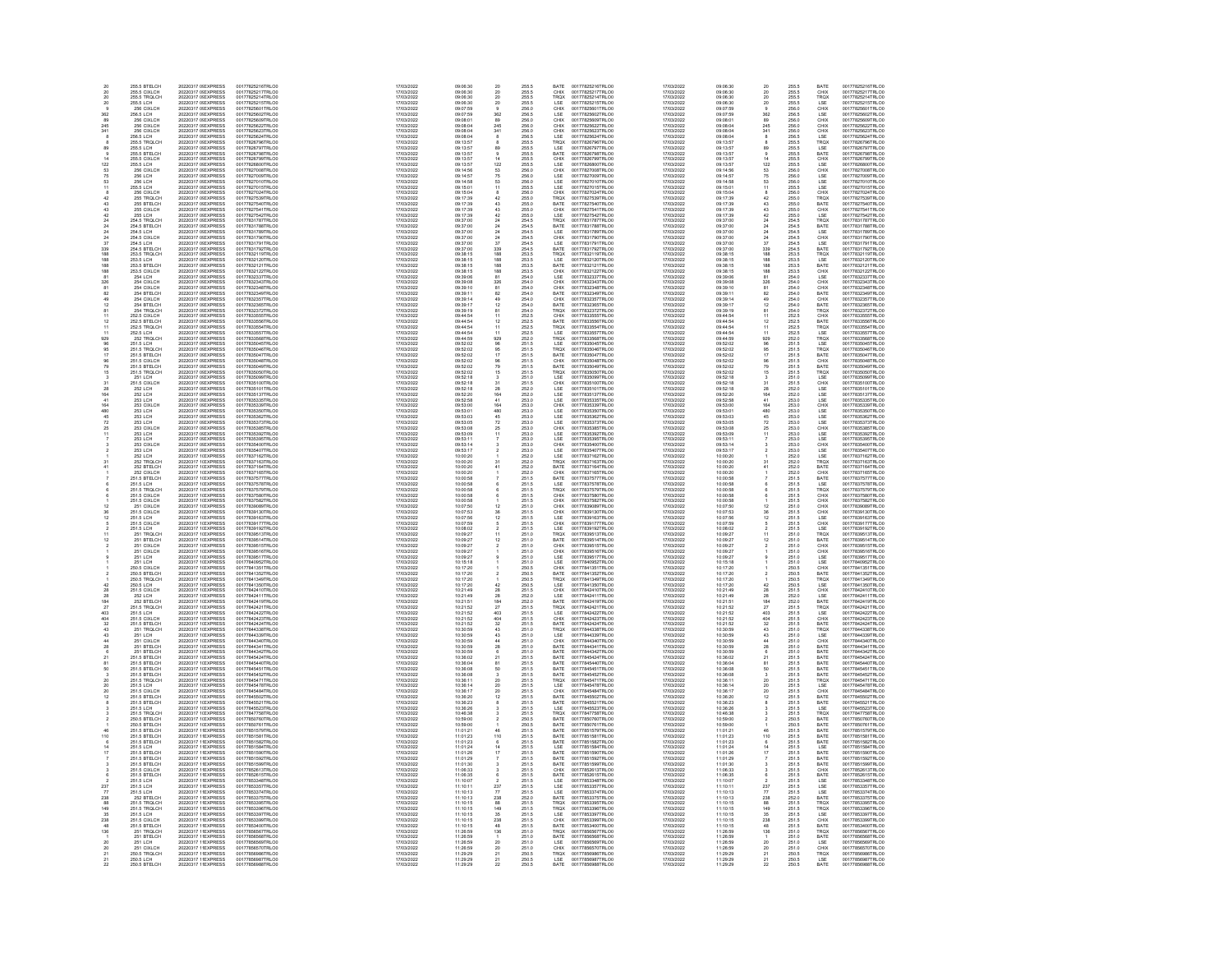| -21                                            | 250 S CIXI CH                                                                                      | 20220317.1 EXPRESS                                                                                                                                            | 00177856989TRLO0                                                                                                                                              | 17/03/2022<br>17/03/2022<br>17/03/2022                             | 11-29-29<br>---------<br>11:29:29<br>11:29:54            | 21                                                                       | 250 F                                              | CHIX                                                        | 00177856989TRLO0                                                                                                                         | 17/03/2022                                                         | 11-29-29                                                                    | 21                                                                  | 250 S                                                       | <b>CHIX</b>                                                | 00177856989TRLO0                                                                                                                         |
|------------------------------------------------|----------------------------------------------------------------------------------------------------|---------------------------------------------------------------------------------------------------------------------------------------------------------------|---------------------------------------------------------------------------------------------------------------------------------------------------------------|--------------------------------------------------------------------|----------------------------------------------------------|--------------------------------------------------------------------------|----------------------------------------------------|-------------------------------------------------------------|------------------------------------------------------------------------------------------------------------------------------------------|--------------------------------------------------------------------|-----------------------------------------------------------------------------|---------------------------------------------------------------------|-------------------------------------------------------------|------------------------------------------------------------|------------------------------------------------------------------------------------------------------------------------------------------|
|                                                | 250.5 CIXLCH<br>250.5 CIXLCH<br>250.5 LCH<br>250.5 LCH<br>250.5 LCH<br>051.031.031                 | 20220317 1 EXPRESS<br>20220317 1 EXPRESS<br>20220317 1 EXPRESS<br>20220317 1 EXPRESS                                                                          | 00177856990TRLO0<br>00177857048TRLO0<br>00177857048TRLO0<br>00177857087TRLO0                                                                                  |                                                                    | 11:29:56                                                 | $\frac{5}{92}$                                                           | 250.5<br>250.6<br>250.6<br>250.5                   | CHIX<br>LSE<br>LSE<br>LSE                                   | 00177856990TRLO0<br>00177857048TRLO0<br>00177857048TRLO0<br>00177857080TRLO0                                                             | 17/03/2022<br>17/03/2022<br>17/03/2022<br>17/03/2022               | 11:29:29<br>11:29:54<br>11:29:56<br>11:29:59                                |                                                                     | 250.5<br>250.6<br>250.6<br>250.5                            | CHIX<br>LSE<br>LSE<br>LSE                                  | 00177856990TRLO0<br>00177857048TRLO0<br>00177857048TRLO0<br>00177857080TRLO0                                                             |
| 58                                             | 251 CIXLCH                                                                                         | 20220317 1 EXPRESS                                                                                                                                            | 00177857722TRLO0                                                                                                                                              | 17/03/2022<br>17/03/2022<br>17/03/2022                             | 11:29:59<br>11:33:02                                     | $rac{2}{61}$<br>58                                                       | 251.0                                              | CHIX                                                        | 00177857722TRLO0                                                                                                                         | 17/03/2022                                                         | 11:33:02                                                                    | 58                                                                  | 251.0                                                       | CHIX                                                       | 00177857722TRLO0                                                                                                                         |
| $^{117}_{61}$                                  | 251 LCH<br>251.5 TRQLCH                                                                            | 20220317 1 EXPRESS<br>20220317 1 EXPRESS                                                                                                                      | 00177857725TRLO0<br>00177857726TRLO0                                                                                                                          | 17/03/2022<br>17/03/2022                                           | 11:33:05<br>11:33:05                                     | $^{117}_{61}$                                                            | 251.0<br>251.5                                     | LSE<br>TRQX                                                 | 00177857725TRLO0<br>00177857726TRLO0                                                                                                     | 17/03/2022<br>17/03/2022                                           | 11:33:05<br>11:33:05                                                        | 117<br>61                                                           | 251.0<br>251.5                                              | LSE<br>TRQX                                                | 00177857725TRLO0<br>00177857726TRLOD                                                                                                     |
|                                                |                                                                                                    |                                                                                                                                                               |                                                                                                                                                               | 17/03/2022                                                         | 11:33:15<br>11:33:15                                     |                                                                          | 251.5<br>251.5<br>251.5                            |                                                             |                                                                                                                                          | 17/03/2022<br>17/03/2022                                           | $11:33:15$<br>$11:33:15$<br>$11:33:15$                                      |                                                                     | 251.5<br>251.5<br>251.5                                     |                                                            | 00177857782TRLOD<br>00177857783TRLOD                                                                                                     |
| 121<br>98<br>30                                |                                                                                                    |                                                                                                                                                               |                                                                                                                                                               | 17/03/2022<br>17/03/2022<br>17/03/2022                             | 11:33:15                                                 |                                                                          |                                                    |                                                             |                                                                                                                                          | 17/03/2022                                                         |                                                                             |                                                                     |                                                             |                                                            |                                                                                                                                          |
| 359<br>92                                      | 251.5 TRQLCH<br>251.5 TRQLCH<br>251.5 TRQLCH<br>251.5 TRQLCH<br>251.5 LCH                          | 20220317 1 EXPRESS<br>20220317 1 EXPRESS<br>20220317 1 EXPRESS<br>20220317 1 EXPRESS<br>20220317 1 EXPRESS                                                    | 00177857782TRLO0<br>00177857782TRLO0<br>00177857784TRLO0<br>00177857785TRLO0<br>00177857819TRLO0                                                              | 17/03/2022<br>17/03/2022                                           | 11:33:15<br>11:33:19                                     | 121 98 30 599 92 92 92 13 23 28 28                                       | 251.5<br>251.5                                     | TROX<br>TROX<br>TROX<br>TROX<br>LSE                         | 00177857782TRLO0<br>00177857782TRLO0<br>00177857784TRLO0<br>00177857785TRLO0<br>00177857819TRLO0                                         | 17/03/2022<br>17/03/2022                                           | 11:33:15<br>11:33:19                                                        | $\begin{array}{r} 121 \\ 98 \\ 30 \\ 92 \\ 92 \\ 92 \\ \end{array}$ | 251.5<br>251.5                                              | TRQX<br>TRQX<br>TRQX<br>TRQX<br>LSE                        | 00177857784TRLO0<br>00177857785TRLO0<br>00177857819TRLO0                                                                                 |
| $\frac{92}{92}$                                | 251.5 TROLCH<br>252 CIXLCH                                                                         | 20220317 1 EXPRESS<br>20220317 1 EXPRESS                                                                                                                      | 00177857833TRLO0<br>00177857834TRLO0                                                                                                                          | 17/03/2022<br>17/03/2022                                           | 11:33:23<br>11:33:23                                     |                                                                          | 251.5<br>252.0                                     | TRQX<br>CHIX                                                | 00177857833TRLO0<br>00177857834TRLO0                                                                                                     | 17/03/2022<br>17/03/2022                                           | 11:33:23<br>11:33:23                                                        |                                                                     | 251.5<br>252.0                                              | TRQX<br>CHIX                                               | 00177857833TRLO0<br>00177857834TRLO0                                                                                                     |
| às                                             | 250.5 BTELCH                                                                                       | 20220317 1: EXPRESS                                                                                                                                           | 00177863344TRLO0                                                                                                                                              | 17/03/2022                                                         | 11:59:55                                                 |                                                                          | 250 f                                              | <b>BATE</b>                                                 | 00177863344TRLO0                                                                                                                         | 17/03/2022                                                         | 11:59:55                                                                    |                                                                     | 250.5                                                       | <b>BATE</b>                                                | 00177863344TRLO0                                                                                                                         |
|                                                | 250.5 BTELCH<br>250.5 TRQLCH<br>250.5 CIXLCH<br>251.5 BTELCH<br>251.5 CIVLOH                       | 20220317 1 EXPRESS<br>20220317 1 EXPRESS<br>20220317 1 EXPRESS<br>20220317 1 EXPRESS<br>20220317 1 EXPRESS<br>20220317 1 EXPRESS                              | 001778633441RLO0<br>00177863345TRLO0<br>00177863346TRLO0<br>00177863347TRLO0<br>00177865379TRLO0<br>00177865386TRLO0                                          | 17/03/2022<br>17/03/2022<br>17/03/2022<br>17/03/2022<br>17/03/2022 | 11:59:55<br>11:59:55<br>11:59:55<br>12:04:42<br>12:04:42 |                                                                          | 250.5<br>250.5<br>250.5<br>250.5<br>251.5<br>251.5 | <b>LSE<br/> TROX<br/> CHIX<br/> BATE</b>                    | 001778633441RL00<br>00177863345TRL00<br>00177863345TRL00<br>00177865379TRL00                                                             | 17/03/2022<br>17/03/2022<br>17/03/2022<br>17/03/2022<br>17/03/2022 | 11:59:55<br>11:59:55<br>11:59:55<br>12:04:42<br>12:04:42                    | 92 13 52 28 28 28                                                   | 250.5<br>250.5<br>250.5<br>250.5<br>251.5                   | LSE<br>TRQX<br>CHIX<br>BATE                                | 001778633441RL00<br>00177863345TRL00<br>00177863345TRL00<br>00177865379TRL00                                                             |
| $\frac{28}{28}$                                |                                                                                                    |                                                                                                                                                               |                                                                                                                                                               |                                                                    |                                                          |                                                                          |                                                    |                                                             |                                                                                                                                          |                                                                    |                                                                             |                                                                     |                                                             |                                                            |                                                                                                                                          |
| 28<br>341                                      | 251.5 CIXLCH<br>251.5 BTELCH                                                                       |                                                                                                                                                               |                                                                                                                                                               | 17/03/2022<br>17/03/2022                                           | 12:04:43<br>12:04:44                                     |                                                                          |                                                    | CHIX                                                        | 00177865386TRLO0<br>00177865391TRLO0                                                                                                     | 17/03/2022<br>17/03/2022                                           | 12:04:43<br>12:04:44                                                        |                                                                     | 251.5                                                       | CHIX                                                       | 00177865386TRLO0<br>00177865391TRLO0                                                                                                     |
| 39                                             | 251.5 BTELCH                                                                                       | 20220317 1: EXPRESS<br>20220317 1: EXPRESS                                                                                                                    | 00177865391TRLO0<br>00177865392TRLO0                                                                                                                          | 17/03/2022                                                         | 12:04:44                                                 | 341<br>39<br>27<br>66<br>27<br>10<br>5                                   | 251.5<br>251.5                                     | BATE<br>BATE                                                | 00177865392TRLO0                                                                                                                         | 17/03/2022<br>17/03/2022                                           | 12:04:44                                                                    | 341<br>39<br>27<br>66<br>27<br>10<br>5                              | 251.5<br>251.5                                              | BATE<br>BATE                                               | 00177865392TRLOD                                                                                                                         |
|                                                |                                                                                                    | 20220317 1: EXPRESS<br>20220317 1: EXPRESS                                                                                                                    |                                                                                                                                                               | 17/03/2022<br>17/03/2022                                           | 12:04:47<br>12:04:50                                     |                                                                          | 251.5<br>251.5                                     |                                                             | 00177865394TRLO0<br>00177865398TRLO0                                                                                                     | 17/03/2022                                                         | 12:04:47<br>12:04:50                                                        |                                                                     |                                                             |                                                            | 00177865394TRLOO<br>00177865398TRLOO                                                                                                     |
|                                                | 251.5 BELCH<br>251.5 TRQLCH<br>251.5 BTELCH<br>251.5 GINLCH<br>251.5 CINLCH                        | 20220317 1: EXPRESS<br>20220317 1: EXPRESS<br>20220317 1: EXPRESS<br>20220317 1: EXPRESS<br>20220317 1: EXPRESS<br>20220317 1: EXPRESS                        | 00177865392114.00<br>00177865394TRLO0<br>00177865410TRLO0<br>00177865421TRLO0<br>00177865437TRLO0<br>00177866567TRLO0<br>00177866567TRLO0<br>00177866567TRLO0 | 7/03/2022<br>17/03/2022<br>17/03/2022                              | 12:04:53<br>12:04:53<br>12:04:56                         |                                                                          | 251.5<br>251.5<br>251.5                            | BATE<br>TROX<br>BATE<br>LSE<br>BATE<br>CHIX<br>CHIX<br>CHIX | 00177865410TRLO0<br>00177865421TRLO0<br>00177865437TRLO0                                                                                 | 17/03/2022<br>17/03/2022<br>17/03/2022                             | 12:04:53<br>12:04:53<br>12:04:56                                            |                                                                     | 251.5<br>251.5<br>251.5<br>251.5<br>251.5                   | BATE<br>TROX<br>BATE<br>LSE<br>BATE<br>CHIX<br>LSE<br>TROX | 00177865410TRLO0<br>00177865421TRLO0<br>00177865437TRLO0                                                                                 |
|                                                |                                                                                                    |                                                                                                                                                               |                                                                                                                                                               | 17/03/2022                                                         | 12:10:00                                                 |                                                                          | 250.6                                              |                                                             | 00177866566TRLO0                                                                                                                         | 17/03/2022                                                         | 12:10:00                                                                    |                                                                     | 250.5                                                       |                                                            |                                                                                                                                          |
|                                                | 250.5 LCH<br>250.5 TRQLCH<br>250.5 CIXLCH                                                          | 20220317 1: EXPRESS                                                                                                                                           | 00177866568TRLO0                                                                                                                                              | 17/03/2022<br>17/03/2022                                           | 12:10:00<br>12:10:00                                     | 6                                                                        | 250.6<br>250.5                                     | CHIX                                                        | 00177866567TRLO0<br>00177866568TRLO0                                                                                                     | 17/03/2022<br>17/03/2022                                           | 12:10:00<br>12:10:00                                                        |                                                                     | 250.5<br>250.5                                              | CHIX                                                       | 00177866566TRLO0<br>00177866567TRLO0<br>00177866568TRLO0                                                                                 |
|                                                |                                                                                                    |                                                                                                                                                               |                                                                                                                                                               | 17/03/2022<br>17/03/2022                                           | 12:10:00<br>12:10:00                                     |                                                                          |                                                    |                                                             | 00177866569TRLO0<br>00177866570TRLO0                                                                                                     | 17/03/2022<br>17/03/2022                                           |                                                                             | â                                                                   |                                                             |                                                            | 00177866569TRLOO<br>00177866570TRLOO                                                                                                     |
|                                                | 250.5 GIACCH<br>250.5 GIXLCH<br>250.5 LCH<br>250.5 LCH<br>250.5 LCH                                | 20220317 1: EXPRESS<br>20220317 1: EXPRESS<br>20220317 1: EXPRESS<br>20220317 1: EXPRESS<br>20220317 1: EXPRESS<br>20220317 1: EXPRESS                        | 001778665681RLO0<br>00177866569TRLO0<br>00177866570TRLO0<br>00177868216TRLO0<br>00177868580TRLO0<br>00177868580TRLO0                                          | 17/03/2022<br>17/03/2022<br>17/03/2022                             |                                                          | 2 86 32 5 32                                                             | 250.5<br>250.5<br>250.5<br>250.5<br>250.6          | BATE<br>CHIX<br>LSE<br>LSE<br>LSE                           | 00177868216TRLOD<br>00177868216TRLOD                                                                                                     | 17/03/2022<br>17/03/2022                                           | 12:10:00<br>12:10:00<br>12:16:43<br>12:16:47                                | $\frac{37}{5}$                                                      | 250.5<br>250.5<br>250.5<br>250.5<br>250.0                   | BATE<br>CHIX<br>LSE<br>LSE<br>LSE                          | 00177868216TRLOD<br>00177868219TRLOD                                                                                                     |
| 32                                             | 250 LCH                                                                                            |                                                                                                                                                               |                                                                                                                                                               | 17/03/2022                                                         | 12:18:11                                                 |                                                                          |                                                    |                                                             | 00177868580TRLO0                                                                                                                         | 17/03/2022                                                         | 12:18:11                                                                    | $\overline{32}$                                                     |                                                             |                                                            | 00177868580TRLO0                                                                                                                         |
| $\frac{32}{33}$                                | 250 TRQLCH<br>250 BTELCH                                                                           | 20220317 1: EXPRESS<br>20220317 1: EXPRESS                                                                                                                    | 00177868581TRLO0<br>00177868582TRLO0                                                                                                                          | 17/03/2022<br>17/03/2022                                           | 12:18:11<br>12:18:11                                     | $\begin{array}{r} 32 \\ 33 \\ 5 \\ 6 \end{array}$                        | 250.0<br>250.0                                     | TRQX<br>BATE                                                | 00177868581TRLO0<br>00177868582TRLO0                                                                                                     | 17/03/2022<br>17/03/2022                                           | 12:18:11<br>12:18:11                                                        | $\frac{32}{33}$                                                     | 250.0<br>250.0                                              | TRQX<br>BATE                                               | 00177868581TRLO0<br>00177868582TRLO0                                                                                                     |
|                                                | 250 CIXLCH<br>250 LCH                                                                              | 20220317 1: EXPRESS<br>20220317 1: EXPRESS                                                                                                                    | 00177868583TRLO0<br>00177868584TRLO0                                                                                                                          | 17/03/2022<br>17/03/2022                                           | 12:18:11<br>12:18:11                                     |                                                                          | 250.0<br>250.0                                     | CHIX<br>LSE                                                 | 00177868583TRLO0<br>00177868584TRLO0                                                                                                     | 17/03/2022<br>17/03/2022                                           | 12:18:11<br>12:18:11                                                        |                                                                     | 250.0<br>250.0<br>251.5<br>251.5<br>251.5                   | CHIX<br>LSE<br>TRQX<br>TRQX<br>TRQX                        | 00177868583TRLO0<br>00177868584TRLO0                                                                                                     |
|                                                | 251.5 TROLCH<br>251.5 TROLCH<br>251.5 TROLCH                                                       | 20220317 1: EXPRESS<br>20220317 1: EXPRESS<br>20220317 1: EXPRESS<br>20220317 1: EXPRESS<br>20220317 1: EXPRESS<br>20220317 1: EXPRESS                        | 001778686841RLO0<br>00177868682TRLO0<br>00177868683TRLO0<br>00177868684TRLO0<br>00177868685TRLO0<br>00177868686TRLO0                                          | 17/03/2022<br>17/03/2022<br>17/03/2022<br>17/03/2022               | 12:18:45<br>12:18:45<br>12:18:45                         |                                                                          | 250.0<br>251.5<br>251.5<br>251.5                   | TRQX<br>TRQX<br>TRQX                                        | 00177868682TRLO0<br>00177868683TRLO0<br>00177868684TRLO0                                                                                 | 17/03/2022<br>17/03/2022<br>17/03/2022                             | 2:18:45<br>12:18:45<br>12:18:45                                             |                                                                     |                                                             |                                                            | 00177868682TRLO0<br>00177868683TRLO0<br>00177868684TRLO0                                                                                 |
| 151<br>28<br>561<br>222<br>420                 |                                                                                                    |                                                                                                                                                               |                                                                                                                                                               |                                                                    |                                                          | 151 281 222 420 88 25 24 24 34 24 38                                     |                                                    |                                                             |                                                                                                                                          |                                                                    |                                                                             | 151<br>28<br>561<br>222<br>420<br>28<br>25<br>24<br>24<br>44<br>3   |                                                             |                                                            |                                                                                                                                          |
|                                                | 251.5 CIXLCH<br>251.5 CIXLCH                                                                       |                                                                                                                                                               |                                                                                                                                                               | 17/03/2022<br>17/03/2022                                           | 12:18:45<br>12:18:45                                     |                                                                          | 251.5<br>251.5                                     | CHIX<br>CHIX                                                | 00177868685TRLO0<br>00177868686TRLO0                                                                                                     | 17/03/2022<br>17/03/2022                                           | 12:18:45<br>12:18:45                                                        |                                                                     | 251.5<br>251.5                                              | CHIX<br>CHIX                                               | 00177868685TRLO0<br>00177868686TRLO0                                                                                                     |
| 288                                            | 251.5 LCH                                                                                          | 20220317 1: EXPRESS                                                                                                                                           | 00177868687TRLO0                                                                                                                                              | 17/03/2022                                                         | 12:18:45                                                 |                                                                          | 251.5                                              | LSE                                                         | 00177868687TRLO0                                                                                                                         | 17/03/2022                                                         | 12:18:45                                                                    |                                                                     | 251.5                                                       | LSE                                                        | 00177868687TRLOD                                                                                                                         |
| $rac{25}{24}$                                  | 252.5 BTELCH<br>251.5 TROLCH                                                                       | 20220317 1: EXPRESS<br>20220317 1: EXPRESS                                                                                                                    |                                                                                                                                                               | 17/03/2022<br>17/03/2022                                           | 12:18:47<br>12:18:48                                     |                                                                          |                                                    | BATE<br>TRQX                                                | 00177868694TRLO0<br>00177868697TRLO0                                                                                                     | 17/03/2022<br>17/03/2022                                           |                                                                             |                                                                     | 252.5<br>251.5                                              |                                                            | 00177868694TRLOO<br>00177868697TRLOO                                                                                                     |
|                                                | 251.5 INQUER<br>251.5 CIXLCH<br>251.5 TRQLCH                                                       | 20220317 1: EXPRESS<br>20220317 1: EXPRESS<br>20220317 1: EXPRESS                                                                                             | 001778686871RLO0<br>00177868694TRLO0<br>00177868698TRLO0<br>00177868699TRLO0<br>00177868713TRLO0                                                              | 17703/202<br>17703/202<br>17703/202                                | 12:18:48<br>12:18:48<br>12:18:48                         |                                                                          | 251.5<br>252.5<br>251.5<br>251.5<br>251.5<br>251.5 | CHIX<br>LSE<br>TRQX                                         | 00177868698TRLO0<br>00177868699TRLO0<br>00177868713TRLO0                                                                                 | 17/03/2022<br>17/03/2022<br>17/03/2022                             | 12:18:47<br>12:18:48<br>12:18:48<br>12:18:48<br>12:18:50                    |                                                                     | 251.5<br>251.5<br>251.5                                     | ESE<br>BATE<br>TROX<br>CHIX<br>LSE<br>TROX                 | 00177868697TRLOO<br>00177868699TRLOO<br>00177868713TRLOO                                                                                 |
| 443<br>24                                      |                                                                                                    |                                                                                                                                                               |                                                                                                                                                               | 17/03/2022<br>17/03/2022                                           | 12:18:50<br>12:18:50                                     |                                                                          |                                                    |                                                             |                                                                                                                                          | 17/03/2022<br>17/03/2022                                           |                                                                             |                                                                     |                                                             |                                                            |                                                                                                                                          |
| $^{38}$                                        | 251.5 LCH<br>251.5 BTELCH                                                                          | 20220317 1: EXPRESS<br>20220317 1: EXPRESS                                                                                                                    | 00177868714TRLO0<br>00177868715TRLO0                                                                                                                          | 17/03/2022<br>17/03/2022                                           | 12:18:50<br>12:18:50                                     |                                                                          | 251.5<br>251.5                                     | LSE<br>BATE                                                 | 00177868714TRLO0<br>00177868715TRLO0                                                                                                     | 17/03/2022<br>17/03/2022                                           | 12:18:50<br>12:18:50<br>12:18:50                                            | $\frac{24}{38}$                                                     | 251.5<br>251.5                                              | LSE<br>BATE                                                | 00177868714TRLO0<br>00177868715TRLO0<br>00177868716TRLO0                                                                                 |
| $\frac{405}{76}$                               | 251.5 BTELCH<br>251.5 TROLCH                                                                       | 20220317 1: EXPRESS<br>20220317 1: EXPRESS                                                                                                                    | 00177868716TRLO0<br>00177868727TRLO0                                                                                                                          | 17/03/2022                                                         | 12:18:50                                                 |                                                                          | 251.5<br>251.5                                     | BATE<br>TRQX                                                | 00177868716TRLO0<br>00177868727TRLO0                                                                                                     | 17/03/2022                                                         | 12:18:50                                                                    |                                                                     |                                                             | BATE<br>TRQX                                               | 00177868727TRLO0                                                                                                                         |
| $443$<br>$65$<br>$64$                          | 251.5 INGLCH<br>251.5 CIXLCH<br>251 TRQLCH<br>251 TRQLCH                                           | 20220317 1: EXPRESS<br>20220317 1: EXPRESS<br>20220317 1: EXPRESS<br>20220317 1: EXPRESS<br>20220317 1: EXPRESS<br>20220317 1: EXPRESS                        | 001778687271RLO0<br>00177871243TRLO0<br>00177871243TRLO0<br>00177871244TRLO0<br>00177871245TRLO0                                                              | 17/03/2022<br>17/03/2022<br>17/03/2022                             | 12:18:50<br>12:28:48<br>12:28:48                         | 405 76 44 65 64 65 64 22 1 1 26 1 10                                     | 251.5<br>251.5<br>251.0<br>251.0                   | CHIX<br>LSE<br>TRQX                                         | 001778687271RLO0<br>00177868728TRLO0<br>00177871243TRLO0<br>00177871244TRLO0<br>00177871245TRLO0                                         | 17/03/2022<br>17/03/2022<br>17/03/2022                             | 12:18:50<br>12:28:48<br>12:28:48                                            | 405<br>76<br>443<br>65<br>64<br>65<br>65                            | 251.5<br>251.5<br>251.5<br>251.0<br>251.0                   | CHIX<br>LSE<br>TRQX                                        | 00177868727TRLO0<br>00177868728TRLO0<br>00177871243TRLO0<br>00177871244TRLO0<br>00177871246TRLO0                                         |
|                                                |                                                                                                    |                                                                                                                                                               |                                                                                                                                                               | 17/03/2022                                                         |                                                          |                                                                          |                                                    |                                                             |                                                                                                                                          | 17/03/2022                                                         |                                                                             |                                                                     |                                                             |                                                            |                                                                                                                                          |
| 65<br>64                                       | 251 CIXLCH<br>251 BTELCH<br>251 TROLCH                                                             | 20220317 1: EXPRESS                                                                                                                                           | 00177883091TRLO0                                                                                                                                              | 17/03/2022<br>17/03/2022                                           | 12:28:48<br>12:28:48<br>13:13:13                         |                                                                          | 251.0<br>251.0<br>251.0                            | CHIX<br>BATE<br><b>TRQX</b>                                 | 00177883091TRLO0                                                                                                                         | 17/03/2022<br>17/03/2022                                           | 12:28:48<br>12:28:48<br>13:13:13                                            |                                                                     | 251.0<br>251.0<br>251.0                                     | CHIX<br>BATE<br>TROX                                       | 00177883091TRLOD                                                                                                                         |
| $\frac{22}{21}$                                | 251 BTELCH<br>251 LCH                                                                              | 20220317 1: EXPRESS<br>20220317 1: EXPRESS                                                                                                                    | 00177883092TRLO0<br>00177883093TRLO0                                                                                                                          | 17/03/2022<br>17/03/2022                                           | 13:13:13<br>13:13:13                                     |                                                                          | 251.0<br>251.0                                     | BATE<br>LSE                                                 | 00177883092TRLO0<br>00177883093TRLO0                                                                                                     | 17/03/2022<br>17/03/2022                                           | 13:13:13<br>13:13:13                                                        | 64<br>22<br>21<br>21<br>26<br>110                                   | 251.0<br>251.0                                              | BATE<br>LSE<br>CHIX<br>TRQX<br>TRQX                        | 00177883092TRLO0<br>00177883093TRLO0                                                                                                     |
|                                                |                                                                                                    |                                                                                                                                                               |                                                                                                                                                               | 17/03/2022<br>17/03/2022<br>17/03/2022                             | 13:13:13<br>13:13:13<br>13:13:13                         |                                                                          |                                                    |                                                             |                                                                                                                                          |                                                                    |                                                                             |                                                                     |                                                             |                                                            |                                                                                                                                          |
| $\begin{array}{c} 21 \\ 26 \\ 10 \end{array}$  | 251 CIXLCH<br>251 TRQLCH<br>251 TRQLCH                                                             | 20220317 1: EXPRESS<br>20220317 1: EXPRESS<br>20220317 1: EXPRESS                                                                                             | 00177883094TRLO0<br>00177883094TRLO0<br>00177883096TRLO0<br>00177883096TRLO0                                                                                  | 17/03/2022                                                         | 13:13:13                                                 |                                                                          | 251.0<br>251.0<br>251.0<br>251.0                   | CHIX<br>TRQX<br>TRQX                                        | 00177883094TRLO0<br>00177883095TRLO0<br>00177883096TRLO0                                                                                 | 17/03/2022<br>17/03/2022<br>17/03/2022                             | $\begin{array}{r} 13.13.13 \\ 13:13.13 \\ 13:13.13 \\ 13:13.13 \end{array}$ |                                                                     | 251.0<br>251.0<br>251.0<br>251.0                            |                                                            | 00177883094TRLO0<br>00177883095TRLO0<br>00177883096TRLO0                                                                                 |
| 86<br>85                                       | 251.5 BTELCH<br>251.5 LCH                                                                          | 20220317 1: EXPRESS<br>20220317 1: EXPRESS                                                                                                                    | 00177883370TRLO0<br>00177883371TRLO0                                                                                                                          | 17/03/2022<br>17/03/2022                                           | 13:14:25<br>13:14:25                                     | $\frac{86}{85}$                                                          | 251.5<br>251.5                                     | BATE<br>LSE                                                 | 00177883370TRLO0<br>00177883371TRLO0                                                                                                     | 17/03/2022<br>17/03/2022                                           | 13:14:25<br>13:14:25                                                        | $\begin{array}{l} 86 \\ 85 \end{array}$                             | 251.5<br>251.5                                              | BATE<br>LSE                                                | 00177883370TRLO0<br>00177883371TRLO0                                                                                                     |
| 173<br>341                                     | 251.5 LCH<br>251.5 TRQLCH                                                                          | 20220317 1: EXPRESS<br>20220317 1: EXPRESS                                                                                                                    | 00177883374TRLO0<br>00177884292TRLO0                                                                                                                          | 17/03/2022<br>17/03/2022                                           | 13:14:27<br>13:17:01                                     |                                                                          | 251.5<br>251.5                                     | LSE<br>TRQX                                                 | 00177883374TRLO0<br>00177884292TRLO0                                                                                                     | 17/03/2022<br>17/03/2022                                           | 13:14:27<br>13:17:01                                                        |                                                                     |                                                             | LSE<br>TRQX                                                | 00177883374TRLO0<br>00177884292TRLOD                                                                                                     |
| $\begin{array}{r} 93 \\ 20 \\ 313 \end{array}$ |                                                                                                    |                                                                                                                                                               |                                                                                                                                                               |                                                                    | 13:17:01<br>13:17:01<br>13:36:33                         |                                                                          | 251.5<br>251.5<br>252.3                            | TRQX<br>TRQX<br>BATE                                        |                                                                                                                                          |                                                                    | 13:17:01<br>13:17:01<br>13:36:33                                            |                                                                     |                                                             |                                                            |                                                                                                                                          |
|                                                | 251.5 TRQLCH<br>251.5 TRQLCH<br>252.25 BTELCH                                                      | 20220317 1: EXPRESS<br>20220317 1: EXPRESS<br>20220317 1: EXPRESS<br>20220317 1: EXPRESS<br>20220317 1: EXPRESS<br>20220317 1: EXPRESS                        | 001778842921RLO0<br>00177884293TRLO0<br>00177884294TRLO0<br>00177891894TRLO0<br>00177891894TRLO0                                                              | 17/03/2022<br>17/03/2022<br>17/03/2022                             |                                                          |                                                                          |                                                    |                                                             | 00177884292TRLO0<br>00177884293TRLO0<br>00177884294TRLO0<br>00177891894TRLO0<br>00177891894TRLO0                                         | 17/03/2022<br>17/03/2022<br>17/03/2022                             |                                                                             | 173<br>341<br>93<br>20<br>313<br>156<br>277<br>104                  | 251.5<br>251.5<br>251.5<br>251.5<br>252.3<br>253.0<br>253.0 | TRQX<br>TRQX<br>BATE<br>CHIX<br>CHIX                       | 00177884292TRLO0<br>00177884293TRLO0<br>00177884294TRLO0<br>00177891017TRLO0<br>00177891894TRLO0<br>00177891895TRLO0                     |
| $\frac{156}{277}$                              | 253 CIXLCH<br>253 CIXLCH                                                                           |                                                                                                                                                               |                                                                                                                                                               | 17/03/2022<br>17/03/2022                                           | 13:38:02<br>13:38:02                                     |                                                                          | 253.0<br>253.0                                     | CHIX<br>CHIX                                                |                                                                                                                                          | 17/03/2022<br>17/03/2022                                           | 13:38:02<br>13:38:02                                                        |                                                                     |                                                             |                                                            |                                                                                                                                          |
| 104<br>328<br>432                              | 253 LCH<br>253 LCH<br>252 TROLCH                                                                   | 20220317 1: EXPRESS<br>20220317 1: EXPRESS<br>20220317 1: EXPRESS                                                                                             | 00177891896TRLOD<br>00177891897TRLO0<br>00177895738TRLO0                                                                                                      | 17/03/2022<br>17/03/2022<br>17/03/2022                             | 13:38:02<br>13:38:02<br>13:45:00                         | 173 41 93 20 31 3 45 27 10 4 3 2 8 5 7 8 1 0 0                           | 253.0<br>253.0<br>252.0                            | LSE<br>LSE<br>TRQX                                          | 00177891896TRLO0<br>00177891897TRLO0<br>00177895738TRLO0                                                                                 | 17/03/2022<br>17/03/2022                                           | 13:38:02<br>13:38:02<br>13:45:00                                            |                                                                     | 253.0<br>253.0<br>252.0                                     | LSE<br>LSE<br>TROX                                         | 00177891896TRLO0<br>00177891897TRLO0<br>00177895738TRLO0                                                                                 |
|                                                |                                                                                                    |                                                                                                                                                               |                                                                                                                                                               |                                                                    |                                                          |                                                                          |                                                    |                                                             |                                                                                                                                          | 17/03/2022                                                         |                                                                             | 328<br>432<br>432<br>857<br>381<br>100                              |                                                             |                                                            |                                                                                                                                          |
| 857<br>857<br>381<br>100                       | 262 INGLES<br>252.5 CIXLCH<br>253.75 BTELCH                                                        | 20220317 1: EXPRESS<br>20220317 1: EXPRESS<br>20220317 1: EXPRESS                                                                                             | 00177895739TRLOO<br>00177895794TRLOO<br>00177906757TRLOO                                                                                                      | 17/03/2022<br>17/03/2022<br>17/03/2022                             | 13:45:00<br>13:45:00<br>13:45:01<br>14:05:31             |                                                                          | 252.0<br>252.0<br>252.5<br>253.8                   | BATE<br>CHIX<br>BATE                                        | 00177895739TRLO0<br>00177895794TRLO0<br>00177906757TRLO0                                                                                 | 17/03/2022<br>17/03/2022<br>17/03/2022                             | 13:45:00<br>13:45:00<br>13:45:01<br>14:05:31                                |                                                                     | 252.0<br>252.0<br>252.5<br>253.8                            | BATE<br>CHIX<br>BATE                                       | 00177895739TRLO0<br>00177895794TRLO0<br>00177906757TRLO0                                                                                 |
| 380<br>185                                     | 253 TRQLCH<br>253 BTELCH                                                                           | 20220317 1-EXPRESS<br>20220317 1-EXPRESS                                                                                                                      | 00177915105TRLO0<br>00177915106TRLO0                                                                                                                          | 17/03/2022<br>17/03/2022                                           | 14:21:07<br>14:21:07                                     | 380<br>185                                                               | 253.0<br>253.0                                     | TRQX<br>BATE                                                | 00177915105TRLO0<br>00177915106TRLO0                                                                                                     | 17/03/2022<br>17/03/2022                                           | 14:21:07<br>14:21:07                                                        | 380<br>185                                                          | 253.0<br>253.0                                              | TRQX<br>BATE                                               | 00177915105TRLO0<br>00177915106TRLO0                                                                                                     |
| 380<br>642                                     | 253 LCH<br>253 BTELCH                                                                              | 20220317 1 EXPRESS<br>20220317 1 EXPRESS                                                                                                                      | 00177915107TRLO0<br>00177915108TRLO0                                                                                                                          | 17/03/2022<br>17/03/2022                                           | 14:21:07<br>14:21:07                                     |                                                                          | 253.0<br>253.0                                     | LSE<br>BATE                                                 | 00177915107TRLO0<br>00177915108TRLO0                                                                                                     | 17/03/2022<br>17/03/2022                                           | 14:21:07<br>14:21:07                                                        |                                                                     | 253.0<br>253.0                                              | LSE<br>BATE                                                | 00177915107TRLOD<br>00177915108TRLOD                                                                                                     |
| 116                                            | 253 BTELCH<br>253 BTELCH<br>253.5 CIXLCH<br>253.5 CIXLCH<br>253 BTELCH<br>253 BTELCH<br>253 BTELCH | 20220317 14 EXPRESS<br>20220317 14 EXPRESS<br>20220317 14 EXPRESS<br>20220317 14 EXPRESS<br>20220317 14 EXPRESS<br>20220317 14 EXPRESS<br>20220317 14 EXPRESS | 00177915108TRLO0<br>00177915110TRLO0<br>00177915110TRLO0<br>00177915112TRLO0<br>00177919788TRLO0<br>00177921107TRLO0<br>00177921107TRLO0                      |                                                                    | 14:21:07                                                 | 380<br>442<br>1120<br>318<br>77<br>499<br>302<br>31<br>500<br>499<br>339 |                                                    |                                                             | 001779151081RLO0<br>00177915110TRLO0<br>00177915111TRLO0<br>00177915112TRLO0<br>00177919768TRLO0                                         | 17/03/2022                                                         |                                                                             | 380<br>642<br>116<br>120<br>182<br>318<br>77<br>499                 |                                                             |                                                            | 00177915108TRLO0<br>00177915109TRLO0<br>00177915110TRLO0<br>00177915112TRLO0<br>00177919788TRLO0                                         |
|                                                |                                                                                                    |                                                                                                                                                               |                                                                                                                                                               | 17/03/2022<br>17/03/2022<br>17/03/2022                             | 14:21:07<br>14:21:07<br>14:21:07                         |                                                                          | 253.0<br>253.0<br>253.5<br>253.5<br>253.5          | BATE<br>TRQX<br>CHIX<br>CHIX<br>BATE                        |                                                                                                                                          | 17/03/2022<br>17/03/2022<br>17/03/2022                             | $14:21:07$<br>$14:21:07$<br>$14:21:07$<br>$14:20:00$<br>$14:30:00$          |                                                                     | 253.0<br>253.0<br>253.0<br>253.5<br>253.5<br>253.0          | BATE<br>TROX<br>CHIX<br>CHIX<br>BATE                       |                                                                                                                                          |
| $\frac{318}{77}$                               |                                                                                                    |                                                                                                                                                               |                                                                                                                                                               | 17/03/2022<br>17/03/2022                                           | 14:21:07<br>14:30:00                                     |                                                                          |                                                    |                                                             |                                                                                                                                          | 17/03/2022                                                         |                                                                             |                                                                     |                                                             |                                                            |                                                                                                                                          |
| 499                                            | 253 TROLCH                                                                                         |                                                                                                                                                               |                                                                                                                                                               | 17/03/2022<br>17/03/2022                                           | 14:31:28                                                 |                                                                          | 253.0                                              | <b>TROX</b>                                                 | 00177921107TRLO0                                                                                                                         | 17/03/2022<br>17/03/2022                                           | 14:31:28<br>14:31-28                                                        |                                                                     | 253.0                                                       | TROX                                                       | 00177921107TRLO0                                                                                                                         |
| 499<br>392                                     | 253 LCH<br>253 BTELCH                                                                              | 20220317 1 EXPRESS<br>20220317 1 EXPRESS                                                                                                                      | 00177921108TRLO0<br>00177921109TRLO0                                                                                                                          | 17/03/2022                                                         | 14:31:28<br>14:31:28                                     |                                                                          | 253.0<br>253.0                                     | LSE<br>BATE<br>BATE<br>CHIX<br>LSE                          | 00177921108TRLO0<br>00177921109TRLO0                                                                                                     | 17/03/2022                                                         | 14:31-28                                                                    | 499<br>392<br>31<br>500<br>499<br>89<br>339                         | 253.0<br>253.0                                              | LSE<br>BATE                                                | 00177921108TRLO0<br>00177921109TRLO0                                                                                                     |
| $\frac{31}{500}$                               | 253 BTELCH<br>253.5 CIXLCH<br>253.5 LCH                                                            | 20220317 1-EXPRESS<br>20220317 1-EXPRESS                                                                                                                      | 001779211091RLO0<br>00177921110TRLO0<br>00177921136TRLO0<br>00177921196TRLO0<br>00177931766TRLO0<br>00177931769TRLO0                                          | 17/03/2022<br>17/03/2022                                           | 14:31:28<br>14:31:28<br>14:31:31                         |                                                                          | 253.0<br>253.0<br>253.5                            |                                                             | 00177921107RLOO<br>00177921136TRLOO<br>00177921196TRLOO                                                                                  | 17/03/2022<br>17/03/2022<br>17/03/2022                             | 14:31:28<br>14:31:29<br>14:31:31                                            |                                                                     | 253.0<br>253.0<br>253.5<br>253.5                            | BATE<br>CHIX<br>LSE                                        | 00177921107RLOO<br>00177921136TRLOO<br>00177921198TRLOO                                                                                  |
| 499                                            |                                                                                                    | 20220317 11 EXPRESS<br>20220317 11 EXPRESS<br>20220317 11 EXPRESS<br>20220317 11 EXPRESS                                                                      |                                                                                                                                                               | 17/03/2022                                                         |                                                          |                                                                          |                                                    |                                                             |                                                                                                                                          | 17/03/2022                                                         |                                                                             |                                                                     |                                                             | TRQX<br>BATE                                               |                                                                                                                                          |
| 89<br>339<br>499                               | 253 TRQLCH<br>253 BTELCH<br>253 LCH                                                                |                                                                                                                                                               |                                                                                                                                                               | 17/03/2022<br>17/03/2022<br>17/03/2022                             | 14:47:36<br>14:47:36                                     |                                                                          | 253.0<br>253.0                                     | TRQX<br>BATE                                                | 00177931768TRLO0<br>00177931769TRLO0                                                                                                     | 17/03/2022<br>17/03/2022                                           | 14:47:36<br>14:47:36<br>14:47:36                                            |                                                                     | 253.0<br>253.0<br>253.0                                     |                                                            | 00177931768TRLO0<br>00177931769TRLO0                                                                                                     |
| 500<br>410                                     | 253 CIXLCH<br>253 TROLCH                                                                           | 20220317 1 EXPRESS<br>20220317 1 EXPRESS                                                                                                                      | 00177931770TRLO0<br>00177931771TRLO0                                                                                                                          | 17/03/2022<br>17/03/2022                                           | 14:47:36<br>14:47:36<br>14:47:38                         |                                                                          | 253.0<br>253.0<br>253 <sub>0</sub>                 | LSE<br>CHIX<br>TROX                                         | 00177931770TRLO0<br>00177931771TRLO0                                                                                                     | 17/03/2022<br>17/03/2022                                           | 14:47:36<br>14:47:38                                                        |                                                                     | 253.0                                                       | LSE<br>CHIX<br>TROX                                        | 00177931770TRLO0<br>00177931771TRLO0                                                                                                     |
|                                                |                                                                                                    |                                                                                                                                                               |                                                                                                                                                               |                                                                    |                                                          |                                                                          |                                                    |                                                             |                                                                                                                                          |                                                                    |                                                                             |                                                                     |                                                             |                                                            |                                                                                                                                          |
| 161<br>330<br>597<br>246<br>157                | 253 IRQLCH<br>253.5 LCH<br>253.5 LCH<br>253.5 CIXLCH<br>253.5 CIXLCH                               | 20220317 14 EXPRESS<br>20220317 14 EXPRESS<br>20220317 14 EXPRESS<br>20220317 14 EXPRESS<br>20220317 14 EXPRESS<br>20220317 14 EXPRESS<br>20220317 14 EXPRESS | 001779317711FRLOD<br>00177931772TRLOD<br>00177934341TRLOD<br>00177934442TRLOD<br>00177934442TRLOD<br>00177934442TRLOD<br>00177934442TRLOD                     | 17/03/2022<br>17/03/2022<br>17/03/2022<br>17/03/2022<br>17/03/2022 | 14:47:36<br>14:47:36<br>14:51:37<br>14:51:37<br>14:51:44 |                                                                          | 253.0<br>253.6<br>253.5<br>253.5                   | ERUX<br>BATE<br>LSE<br>LSE<br>CHIX<br>LSE                   | 00177931771TRLO0<br>00177931772TRLO0<br>00177934241TRLO0<br>00177934442TRLO0<br>00177934442TRLO0<br>00177934442TRLO0<br>00177934442TRLO0 | 17/03/2022<br>17/03/2022<br>17/03/2022<br>17/03/2022<br>17/03/2022 | 14:47:36<br>14:51:37<br>14:51:37<br>14:51:37<br>14:51:44                    | 499<br>500<br>410<br>461<br>330<br>597<br>246<br>157                | 253.0<br>253.0<br>253.0<br>253.5<br>253.5<br>253.5          | ERUATE<br>LSE<br>LSE<br>CHIX<br>LSE                        | 00177931771TRLO0<br>00177931772TRLO0<br>00177931773TRLO0<br>00177934442TRLO0<br>00177934442TRLO0<br>00177934442TRLO0<br>00177934442TRLO0 |
|                                                | <b>254 LCH</b>                                                                                     |                                                                                                                                                               |                                                                                                                                                               | 17/03/2022                                                         | 14:51:45                                                 |                                                                          | 254.0                                              |                                                             |                                                                                                                                          | 17/03/2022                                                         | 14:51:45                                                                    |                                                                     | 254.0                                                       |                                                            |                                                                                                                                          |
| $rac{89}{404}$                                 | <b>254 LCH</b><br>254 CIXLCH                                                                       | 20220317 1 EXPRESS<br>20220317 1 EXPRESS                                                                                                                      | 00177934443TRLO0<br>00177934449TRLO0                                                                                                                          | 17/03/2022<br>17/03/2022                                           | 14:51:45<br>14:51:46                                     |                                                                          | 254.0<br>254.0                                     | LSE<br>CHIX                                                 | 00177934443TRLO0<br>00177934449TRLO0                                                                                                     | 17/03/2022<br>17/03/2022                                           | 14:51:45<br>14:51:46                                                        | $\frac{89}{404}$                                                    | 254.0<br>254.0                                              | LSE<br>CHIX                                                | 00177934443TRLO0<br>00177934449TRLO0                                                                                                     |
| 156<br>245                                     | 254 LCH<br>253.5 TROLCH                                                                            | 20220317 1 EXPRESS<br>20220317 1 EXPRESS                                                                                                                      | 001779344491RLO0<br>00177934464TRLO0<br>00177934473TRLO0<br>00177934474TRLO0<br>00177934474TRLO0                                                              | 17/03/2022<br>17/03/2022                                           | 14:51:48<br>14:51:49                                     | 499 500 416 1330 597 46 57 46 58 404 58 52 10 11 24 6                    | 254.0<br>253.5<br>253.5                            | LSE<br>TRQX<br>LSE<br>CHIX<br>BATE                          | 001779344491RLO0<br>00177934464TRLO0<br>00177934473TRLO0<br>00177934474TRLO0<br>00177934474TRLO0                                         | 17/03/2022<br>17/03/2022                                           | 14:51:48<br>14:51:49<br>14:51:49<br>14:51:49<br>14:51:49                    |                                                                     | 254.0<br>253.5<br>253.5                                     | LSE<br>TROX<br>LSE<br>CHIX<br>BATE                         | 001779344491RLO0<br>00177934464TRLO0<br>00177934473TRLO0<br>00177934474TRLO0<br>00177934474TRLO0                                         |
|                                                | 253.5 LCH                                                                                          | 20220317 1-EXPRESS<br>20220317 1-EXPRESS<br>20220317 1-EXPRESS                                                                                                |                                                                                                                                                               | 7/03/2022                                                          | 14:51:49                                                 |                                                                          |                                                    |                                                             |                                                                                                                                          | 17/03/2022                                                         |                                                                             | 156<br>245<br>246<br>101<br>246<br>119<br>748                       |                                                             |                                                            |                                                                                                                                          |
| $\frac{101}{246}$                              | 253.5 CIXLCH<br>253.5 BTELCH                                                                       |                                                                                                                                                               |                                                                                                                                                               | 17/03/2022<br>17/03/2022                                           | 14:51:49<br>14:51:49                                     |                                                                          | 253.5<br>253.5                                     |                                                             |                                                                                                                                          | 17/03/2022<br>17/03/2022                                           |                                                                             |                                                                     | 253.5<br>253.5                                              |                                                            |                                                                                                                                          |
| 119<br>748                                     | 252.5 LCH<br>252 LCH                                                                               | 20220317 1 EXPRESS<br>20220317 1 EXPRESS                                                                                                                      | 00177934476TRLO0<br>00177934541TRLO0                                                                                                                          | 17/03/2022<br>17/03/2022                                           | 14:51:49<br>14:51:58                                     |                                                                          | 252.5<br>252.0                                     | LSE<br>LSE                                                  | 00177934476TRLO0<br>00177934541TRLO0                                                                                                     | 17/03/2022<br>17/03/2022                                           | 14:51:49<br>14:51:58                                                        |                                                                     | 252.5<br>252.0                                              | $_{\rm LSE}^{\rm LSE}$                                     | 00177934476TRLO0<br>00177934541TRLO0                                                                                                     |
| m                                              | 252 TROLCH                                                                                         | 20220317 1/ EXPRESS                                                                                                                                           |                                                                                                                                                               | 17/03/2022                                                         | 14:52:09                                                 |                                                                          | 252C                                               | TROX                                                        | 00177934693TRLO0                                                                                                                         | 17/03/2022                                                         | 14:52:09                                                                    |                                                                     |                                                             | TROX                                                       | 00177934693TRLO0                                                                                                                         |
|                                                |                                                                                                    |                                                                                                                                                               |                                                                                                                                                               |                                                                    |                                                          |                                                                          |                                                    |                                                             |                                                                                                                                          |                                                                    |                                                                             |                                                                     |                                                             |                                                            |                                                                                                                                          |
| 666<br>666<br>578<br>666                       | 252 TRULCH<br>252 CIXLCH<br>252 BTELCH<br>251.5 BTELCH<br>251.5 BTELCH                             | 20220317 1-EXPRESS<br>20220317 1-EXPRESS<br>20220317 1-EXPRESS<br>20220317 1-EXPRESS<br>20220317 1-EXPRESS<br>20220317 1-EXPRESS                              | 001779346411RLO0<br>001779346941RLO0<br>001779346941RLO0<br>00177934696TRLO0<br>00177934696TRLO0<br>00177934696TRLO0<br>00177934696TRLO0                      | 17/03/2022<br>17/03/2022<br>17/03/2022<br>17/03/2022<br>17/03/2022 | 14:52:09<br>14:52:09<br>14:52:09<br>14:52:09<br>14:52:09 | 666<br>666<br>666<br>578<br>666<br>288<br>536<br>510                     | 252.0<br>252.0<br>252.0<br>251.5                   | CHIX<br>CHIX<br>LSE<br>BATE<br>BATE                         | 00177934693TRLO0<br>00177934694TRLO0<br>00177934695TRLO0<br>00177934697TRLO0<br>00177934697TRLO0                                         | 17/03/2022<br>17/03/2022<br>17/03/2022<br>17/03/2022               | 14:52:09<br>14:52:09<br>14:52:09<br>14:52:09<br>14:52:09                    | 666<br>666<br>666<br>578<br>666<br>288<br>536<br>510                | 252.0<br>252.0<br>252.0<br>252.0<br>251.5                   | CHIX<br>LSE<br>BATE<br>BATE                                | 00177934693TRLO0<br>00177934694TRLO0<br>00177934695TRLO0<br>00177934696TRLO0<br>00177934696TRLO0                                         |
| 288<br>536<br>510                              | 251.5 CIXLCH<br>252.5 BTELCH                                                                       | 20220317 1 EXPRESS<br>20220317 1 EXPRESS                                                                                                                      | 00177934699TRLO0<br>00177934700TRLO0                                                                                                                          | 17/03/2022<br>17/03/2022                                           | 14:52:09<br>14:52:09                                     |                                                                          | 251.5<br>252.5<br>252.5                            | CHIX<br>BATE<br>BATE                                        | 00177934699TRLO0<br>00177934700TRLO0                                                                                                     | 17/03/2022<br>17/03/2022                                           | 14:52:09<br>14:52:09                                                        |                                                                     | 251.5<br>252.5                                              | CHIX<br>BATE                                               | 00177934699TRLO0<br>00177934700TRLO0                                                                                                     |
|                                                | 252.5 BTELCH                                                                                       |                                                                                                                                                               |                                                                                                                                                               | 17/03/2022                                                         | 14:52:09                                                 |                                                                          |                                                    |                                                             |                                                                                                                                          | 17/03/2022<br>17/03/2022                                           | 14:52:09                                                                    |                                                                     | 252.5                                                       | BATE                                                       |                                                                                                                                          |
| 1031                                           | 252.5 BTELCH<br>251.5 TROLCH<br>251.5 LCH                                                          | 20220317 1 EXPRESS<br>20220317 1 EXPRESS                                                                                                                      | 001779347001RLO0<br>00177934701TRLO0<br>00177934702TRLO0<br>00177934703TRLO0<br>00177944894TRLO0                                                              | 17/03/2022<br>17/03/2022<br>7/03/2022                              | 14:52:09<br>14:52:09<br>14:52:09                         | 1,031<br>937<br>666<br>378<br>33                                         | 252.5<br>252.5<br>251.5<br>251.5<br>250.8          | BATE<br>TRQX<br>LSE<br>CHIX<br>BATE                         | 00177934701TRLO0<br>00177934702TRLO0                                                                                                     | 17/03/2022<br>17/03/2022                                           | 14:52:09<br>14:52:09<br>14:52:09                                            | 1,031<br>937<br>666<br>378<br>33                                    | 252.5<br>252.5<br>251.5<br>251.5<br>250.8                   | BATE<br>TROX<br>LSE<br>CHIX<br>BATE                        | 00177934701TRLO0<br>00177934702TRLO0                                                                                                     |
| 378                                            | 251.5 CIXLCH<br>250.75 BTELCH                                                                      | 20220317 1-EXPRESS<br>20220317 1-EXPRESS<br>20220317 1-EXPRESS                                                                                                |                                                                                                                                                               | 17/03/2022<br>17/03/2022                                           | 14:52:09<br>15:09:42                                     |                                                                          |                                                    |                                                             | 00177934703TRLO0<br>00177934704TRLO0<br>00177944894TRLO0                                                                                 | 17/03/2022                                                         | 14:52:09<br>15:09:42                                                        |                                                                     |                                                             |                                                            | 00177934703TRLO0<br>00177934704TRLO0<br>00177944894TRLO0                                                                                 |
| 33<br>480                                      | 251.5 TRQLCH<br>250.5 LCH                                                                          | 20220317 1! EXPRESS<br>20220317 1! EXPRESS                                                                                                                    | 00177944897TRLO0<br>00177952338TRLO0                                                                                                                          | 17/03/2022                                                         | 15:09:43                                                 |                                                                          | 251.5<br>250.5                                     | TRQX<br>LSE                                                 | 00177944897TRLO0                                                                                                                         | 17/03/2022<br>17/03/2022                                           | 15:09:43                                                                    |                                                                     | 251.5                                                       | TRQX<br>LSE                                                | 00177944897TRLO0<br>00177952338TRLO0                                                                                                     |
| 666<br>1154                                    | 251.5 RTFLCH                                                                                       | 20220317 1/ EXPRESS                                                                                                                                           | 00177953017TRLO0                                                                                                                                              | 17/03/2022<br>17/03/2022                                           | 15:23:52<br>15:25:04                                     | 480<br>666<br>1,154                                                      | 251.5                                              | <b>RATE</b>                                                 | 00177952338TRLO0<br>00177953017TRLO0                                                                                                     | 17/03/2022<br>17/03/2022                                           | 15:23:52<br>15:25:04                                                        | $480$<br>$666$<br>$1,154$                                           | 250.5<br>251.5                                              | <b>BATE</b>                                                | 00177953017TRLO0                                                                                                                         |
|                                                |                                                                                                    |                                                                                                                                                               |                                                                                                                                                               |                                                                    | 15:25:04<br>15:25:05                                     |                                                                          | 251.5<br>252.0                                     |                                                             |                                                                                                                                          |                                                                    |                                                                             |                                                                     |                                                             |                                                            |                                                                                                                                          |
| $\frac{222}{500}$                              | 251.5 BTELCH<br>252 LCH<br>252 LCH<br>252.5 LCH<br>252.5 LCH<br>252.5 LCH                          | 20220317 11 EXPRESS<br>20220317 11 EXPRESS<br>20220317 11 EXPRESS<br>20220317 11 EXPRESS<br>20220317 11 EXPRESS<br>20220317 11 EXPRESS                        | 00177953017TRLO0<br>00177953018TRLO0<br>00177953042TRLO0<br>00177953044TRLO0<br>00177953044TRLO0<br>00177953051TRLO0                                          | 17/03/2022<br>17/03/2022<br>17/03/2022<br>17/03/2022               | 15:25:05<br>15:25:05<br>15:25:05                         |                                                                          | 252.0<br>252.0<br>252.5                            | BATE<br>LSE<br>LSE<br>LSE<br>LSE                            | 00177953017TRLO0<br>00177953018TRLO0<br>00177953042TRLO0<br>00177953044TRLO0<br>00177953044TRLO0<br>00177953051TRLO0                     | 17/03/2022<br>17/03/2022<br>17/03/2022<br>17/03/2022               | 15:25:04<br>15:25:04<br>15:25:05<br>15:25:05<br>15:25:05                    |                                                                     | 251.5<br>251.5<br>252.0<br>252.0<br>252.5                   | BATE<br>LSE<br>LSE<br>LSE<br>LSE                           | 00177953017TRLO0<br>00177953018TRLO0<br>00177953042TRLO0<br>00177953043TRLO0<br>00177953044TRLO0<br>00177953051TRLO0                     |
| 307<br>154                                     | 252.5 LCH<br>252.5 LCH                                                                             |                                                                                                                                                               |                                                                                                                                                               | 17/03/2022<br>17/03/2022                                           | 15:25:05<br>15:25:05                                     | 33<br>209<br>222<br>500<br>307<br>154<br>88                              | 252.5                                              | LSE                                                         | 00177953055TRLO0                                                                                                                         | 17/03/2022<br>17/03/2022                                           | 15:25:05<br>15:25:05                                                        | 33<br>209<br>222<br>500<br>307<br>154<br>88                         | 252.5<br>252.5                                              |                                                            |                                                                                                                                          |
|                                                | 253.5 LCH<br>253.5 LCH                                                                             | 20220317 1! EXPRESS<br>20220317 1! EXPRESS                                                                                                                    | 00177953055TRLO0<br>00177953084TRLO0                                                                                                                          | 17/03/2022                                                         | 15:25:08                                                 |                                                                          | 252.5<br>253.5                                     | LSE                                                         | 00177953084TRLO0                                                                                                                         | 17/03/2022                                                         | 15:25:08                                                                    |                                                                     | 253.5                                                       | LSE<br>LSE                                                 | 00177953055TRLO0<br>00177953084TRLO0                                                                                                     |
| 334<br>708                                     | 254 BTELCH                                                                                         | 20220317 1! EXPRESS<br>20220317 1! EXPRESS                                                                                                                    | 00177953085TRLOD<br>00177953086TRLOD                                                                                                                          | 17/03/2022<br>17/03/2022                                           | 15:25:08<br>15:25:08                                     | 334<br>708                                                               | 253.5<br>254.0                                     | LSE<br>BATE                                                 | 00177953085TRLO0<br>00177953086TRLO0                                                                                                     | 17/03/2022<br>17/03/2022                                           | 15:25:08<br>15:25:08                                                        | 334<br>708                                                          | 253.5<br>254.0                                              | LSE<br>BATE                                                | 00177953085TRLO0<br>00177953086TRLO0                                                                                                     |
|                                                |                                                                                                    |                                                                                                                                                               |                                                                                                                                                               |                                                                    |                                                          |                                                                          |                                                    |                                                             |                                                                                                                                          |                                                                    |                                                                             |                                                                     |                                                             |                                                            |                                                                                                                                          |